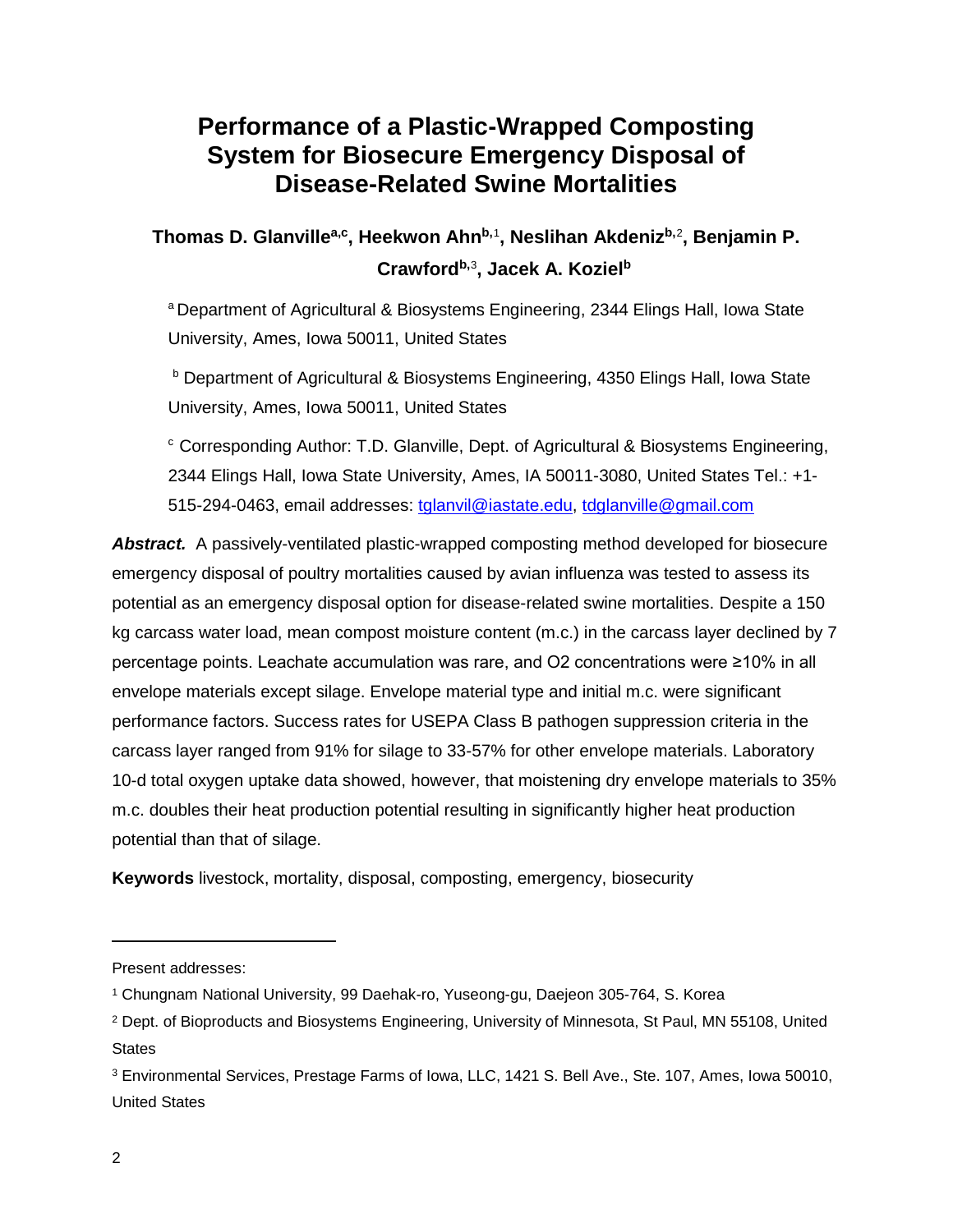# **1. Introduction**

In 2004 the Canadian Food Inspection Agency (CFIA) used a novel composting procedure to biologically decompose and heat treat poultry mortalities (Spencer et al., 2004) following an outbreak of highly pathogenic (H7N3) avian influenza (AI) in poultry flocks in British Columbia. In a significant departure from composting practices typically used for on-farm disposal of routine (non-disease-related) poultry mortalities, the CFIA wrapped the emergency composting piles in plastic sheeting to reduce the risk of AI virus being carried into the surrounding environment by bird and insect activity, wind, and precipitation. The plastic-wrapped composting matrix was passively aerated through 10-cm diameter slotted plastic drainage tubing passing through the base of the pile (perpendicular to the long axis) at 1.2-m spacing intervals, and penetrating the plastic biosecurity barrier on each side. Water vapor and gases produced by the composting process were vented through perforations in the plastic located along the ridge of the piles at 1.2-m spacing intervals. The CFIA plastic-wrapped emergency composting design has a total inlet/vent area for gas exchange that is about 0.25% of that provided by the surface area of with a similarly sized conventional (unwrapped) composting windrow.

Successful implementation of the plastic-wrapped composting system for emergency disposal of chicken mortalities led CFIA to sponsor research to evaluate its feasibility as a biosecure emergency disposal option for swine or cattle. Because of its very limited ventilation area, the primary focus of the research was evaluation of the system's ability to sustain an adequate oxygen supply and remove large quantities of water and decomposition gases throughout long decomposition periods associated with large animal species. Chicken mortalities weighing 3-4 kg can be composted in 2 to 4 weeks, but market weight (110 kg) swine can take as long as 6 months (Alberta Agriculture and Rural Development, 2011), and decomposition of mature (450 kg) cattle carcasses in unturned piles can take 4 to 6 months during warm weather and 8 to 10 months during cold weather (Glanville et al., 2013).

The duration of the mortality composting process is of concern due to associated changes in physical characteristics of the organic envelope material that provides the environment for microbial activity and animal tissue decay. Loss of mechanical strength is of particular concern and excess moisture caused by inadequate venting of carcass water is a primary cause. Weakened envelope material surrounding the carcasses causes compaction, reduced matrix porosity and gas permeability, and inadequate transport of  $O<sub>2</sub>$  throughout the compost pile. This fosters development of anaerobic zones, slow animal tissue decomposition, and increased production of odorous volatile organic compounds. Reduced matrix permeability also hinders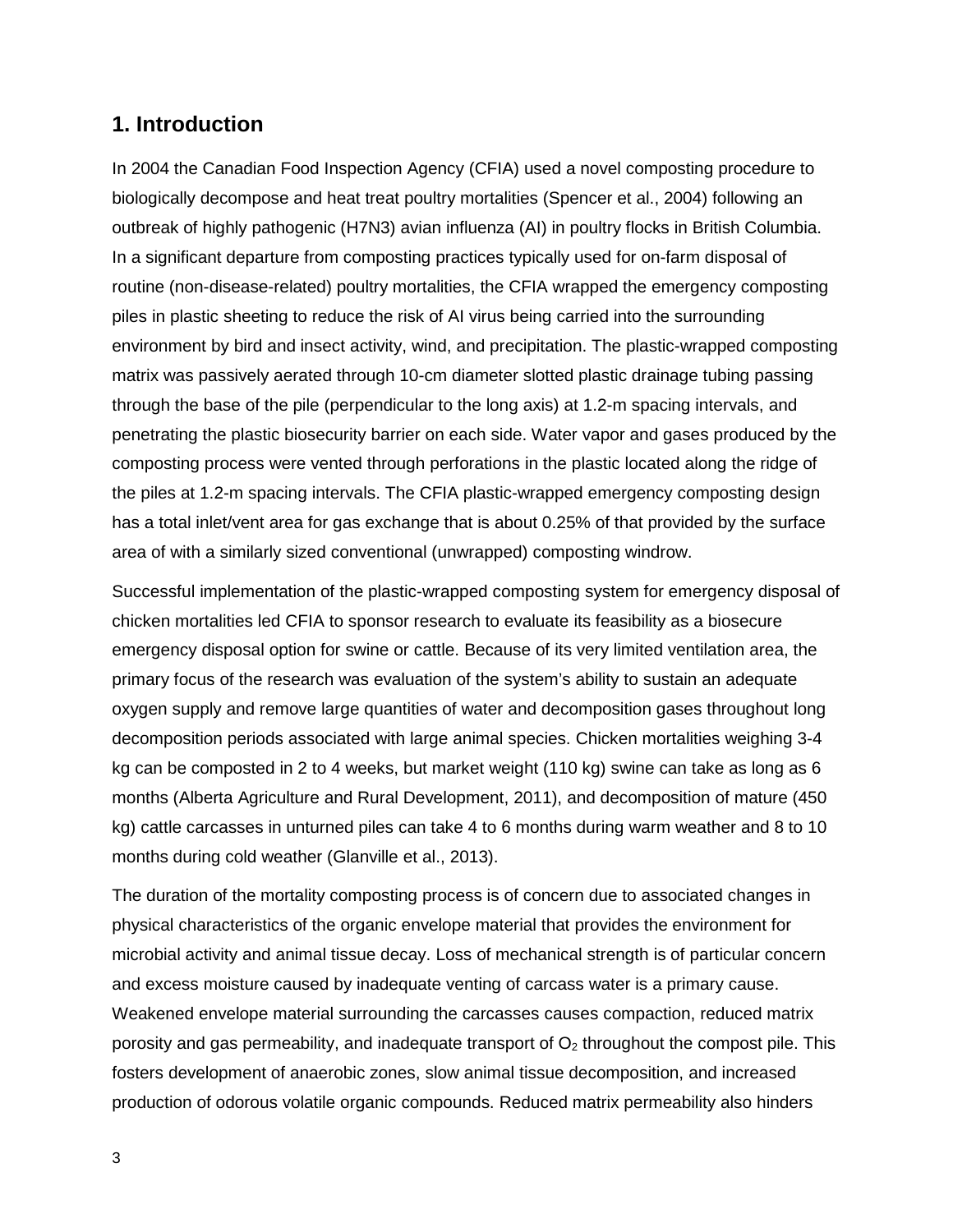water vapor transport, an important function because animal tissue - which is approximately 65% water by weight - releases considerable water during decomposition. Failure to vent excess water vapor from the pile can cause saturation and further weakening of the matrix. Ahn et al. (2008a, 2008b) reported that at 80% of their water-holding capacity, the mechanical strength and gas permeability of ground cornstalks were only 22% and 46%, respectively, of the strength and permeability of cornstalks at 20% of their water-holding capacity.

While compaction and impeded gas/vapor transport occurs to some extent in all composting operations, the primary question driving the CFIA research was whether addition of the plastic biosecurity barrier would significantly exacerbate these problems during the lengthy composting periods associated with large animals. In addition to possible internal  $O<sub>2</sub>$  and moisture transport problems associated with envelope material compaction, there were questions regarding the long-term functionality of the passive aeration/ventilation system. The CFIA plastic-wrapped composting design provides a combined inlet/vent area available for gas exchange with the ambient environment that is only about 0.25% of that available with a similarly sized conventional (unwrapped) composting windrow. If long-term internal gas transport declines, it seemed likely that the number and/or size of aeration tubes and vents may need to be increased.

To answer the questions described above, the CFIA sponsored field and laboratory studies at Iowa State University to evaluate the performance of the CFIA emergency poultry mortality composting system when applied to swine and, if needed, to propose appropriate adaptations to the system design. Project objectives included documentation of:

- 1. Spatial and temporal variations in matrix moisture content (m.c.), leachate production, and matrix  $O<sub>2</sub>$  concentrations;
- 2. Time required for decomposition of swine carcasses;
- 3. Achievement of USEPA time/temperature (T) criteria for pathogen reduction; and
- 4. The effect of envelope material type and initial m.c. on items 1-3.

In addition to the above, the types and timing of volatile organic compounds (VOCs) produced during mortality composting were studied. The objective of this work was to determine if carcass decomposition can be reliably tracked by monitoring VOCs, thereby avoiding biosecurity risks associated with removing the plastic biosecurity wrap and excavating the mortality compost pile. Results of the VOC study are reported in papers by Akdeniz et al. (2010a, 2010b, 2011).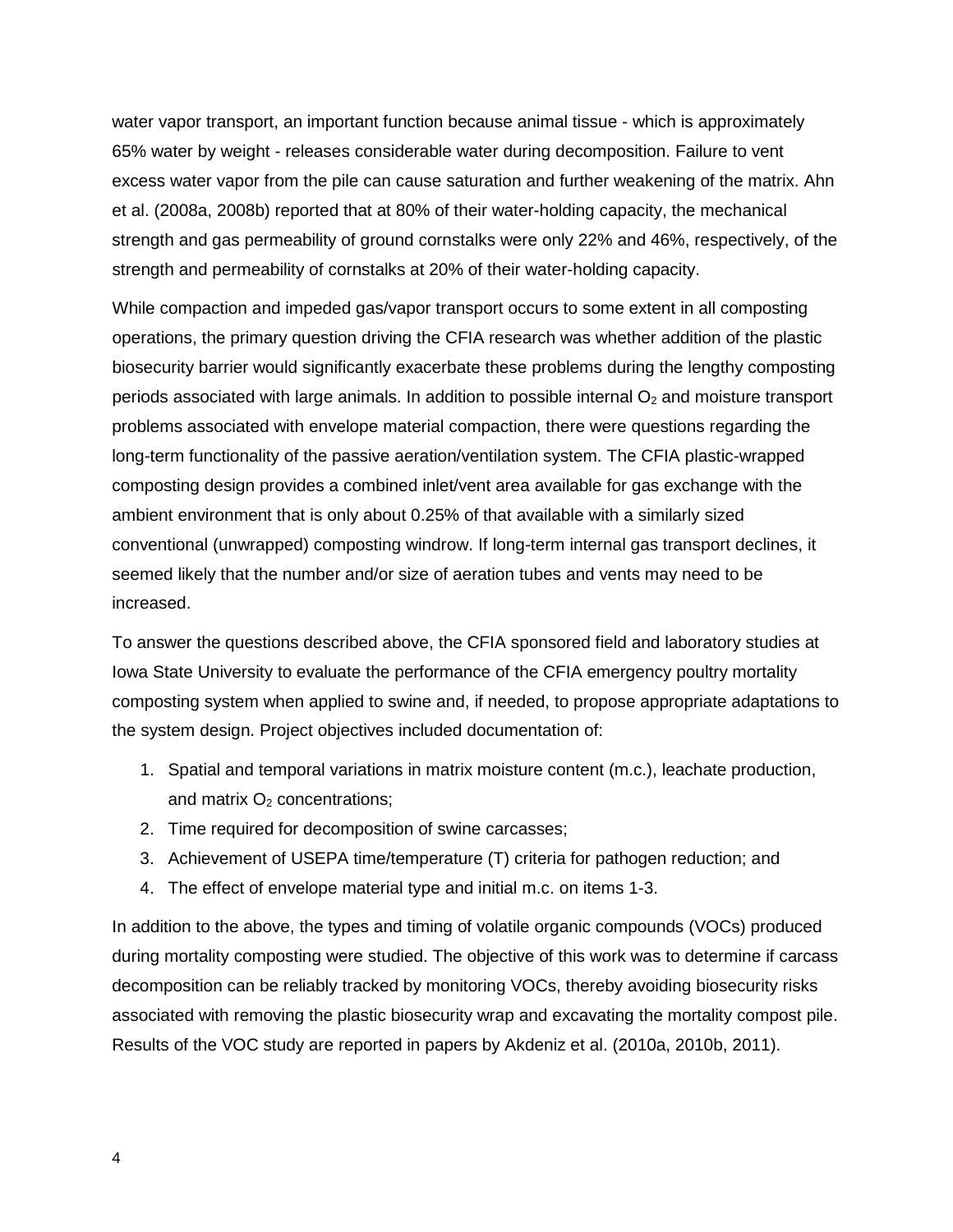# **2. Materials & Methods**

#### *2.1 Treatment Variables*

Since livestock disease emergencies can occur at any time of year, it is important to understand how the performance of an emergency mortality composting method is affected by seasonal T; wind, and precipitation. To investigate this, replicated (N=3) field trials were carried out during cool- and warm-season trials lasting 8 weeks. Warm-season trials (#2 and 3) were begun in June and August; cool-season trials (#1 and 4) in November and April. Average daily T during the first 30 d of warm season trails were 22.4 °C and 20.5 °C; and 4.4 °C and 13.7 °C during cool seasons.

Results of previous research (Glanville et al., 2013) indicated that the envelope material surrounding the animal carcasses significantly affected the performance of conventional (unwrapped) composting windrows. To test the effects of envelope material type on the performance of plastic-wrapped composting systems, 6 materials (wood shavings; corn silage; ground cornstalks; ground oat straw; ground soybean straw; and ground alfalfa hay) were included in the study. These were selected in consultation with the project sponsor and chosen because they are commonly used in poultry and livestock operations and are generally available in large quantities in the event of a disease emergency. Three materials were tested during each warm and cold season trial, and each was triple-replicated (9 test units per seasonal trial).

Initial m.c. of envelope materials varies depending on whether they are exposed to precipitation or stored in protected piles. To evaluate performance impacts associated with differing initial m.c., trial #1 and #3 were conducted with envelope materials that had been stored indoors (initial m.c. 15 to 30% w.b.). Prior to trial #'s 2 and 4, the envelope materials were moistened (45 to 65% w.b.) to simulate materials that have been exposed to seasonal precipitation. The exception was corn silage which is an inherently moist material and was tested only in its asreceived (moist) condition.

Testing all combinations of envelope material type and initial m.c. during single warm and cold seasons would have been preferable as this would have exposed all experimental treatments to identical ambient T conditions. This was impractical, however, due to the large quantities of swine carcasses, envelope material, experimental space, instrumentation, and personnel necessary for simultaneous replicated testing of all treatments.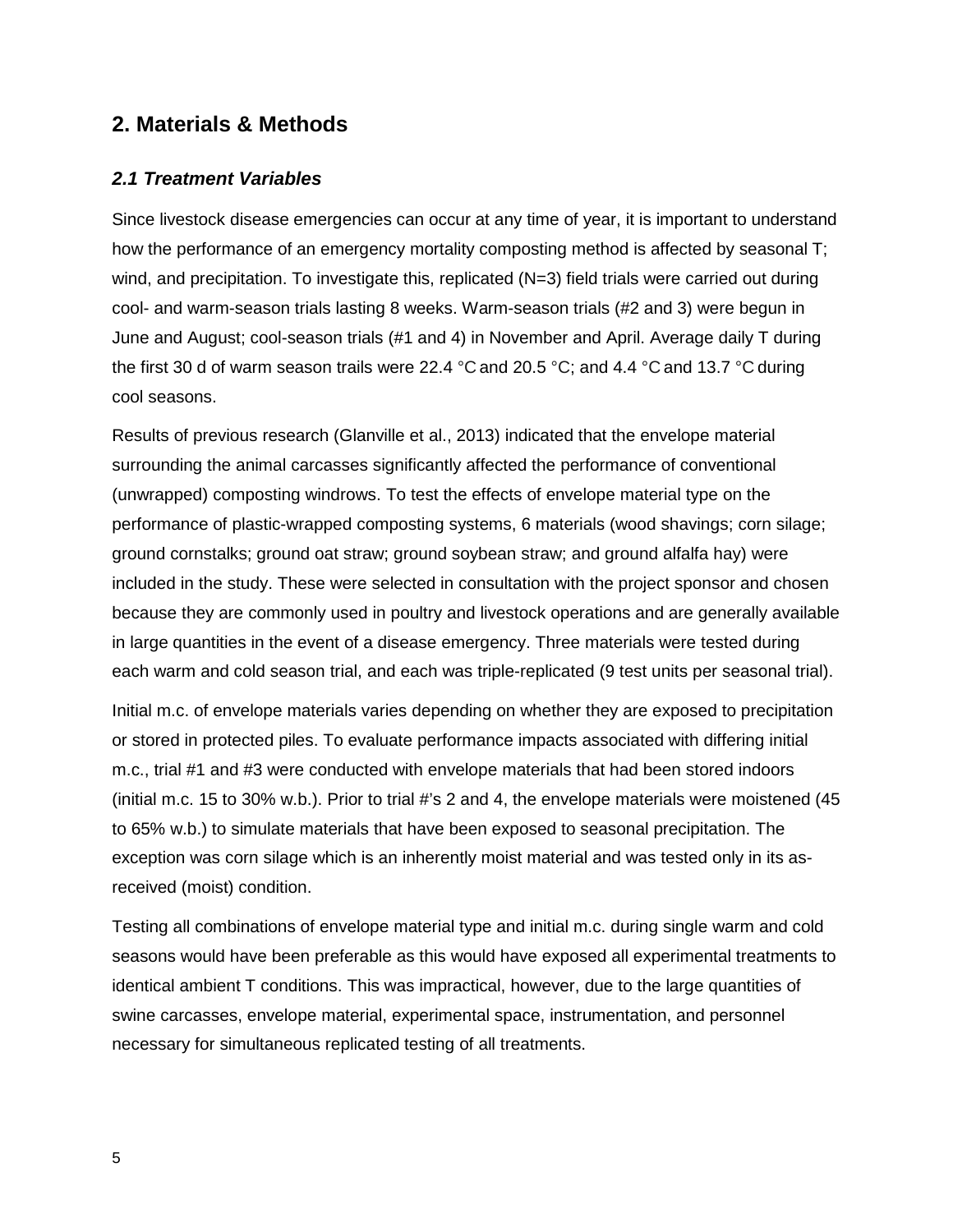#### *2.2 Test Bins*

Field composting trials were conducted in  $2 \text{ m} \times 2 \text{ m} \times 1.2 \text{ m}$  (high) wooden test bins (Fig. 1A & B). Floors and sidewalls were insulated with 5 cm thick Styrofoam insulation to aid heat retention and simulate operating T likely to occur in larger piles. Bins were lined with rubber membrane to facilitate capture and quantification of leachate, and the tops and sidewalls were wrapped in sheet plastic to simulate the CFIA biosecure emergency composting procedure. Three lengths of 10 cm diameter plastic drainage tubing were embedded in envelope material placed in the bottom of each bin. These were extended vertically, through the sheet plastic and over the sidewalls, to carry ambient air to the base of the compost matrix (Fig. 1B & C). A 2 m length of tubing also was laid on top of the matrix. This passed through the plastic biosecurity barrier at two locations to provide a vent for warm gases and water vapor released by the composting process. A similar but larger plastic-wrapped composting system designed for emergency disposal of cattle mortalities was tested by Xu et al. (2010, 2011).

A total of approximately 225 kg of swine carcasses – individually weighing 45 to 65 kg - were placed in each test bin. As is typical for on-farm composting of routine (non-emergency) swine mortalities, the compost matrix consisted of three layers (Fig. 1B). The "base" layer consisted of a 30 cm thick layer of envelope material in the bottom of the bin to absorb excess moisture and prevent release of leachate. Swine carcasses were positioned on the base layer at least 30 cm from the bin walls and with at least 30 cm of separation distance between them. Space surrounding the carcasses was filled with envelope material creating a "carcass" layer approximately 30 cm thick. An additional 60 cm of envelope material was placed on top of the carcass layer to retain heat and moisture thereby creating a "bio-filter" layer that absorbs and decomposes odorous VOCs. Each carcass was loosely wrapped in plastic netting to facilitate post-trial recovery and weighing of remains (Fig. 1D).

#### *2.3 Data Collection & Analysis*

#### 2.3.1 Temperature

To characterize temporal and spatial T variability within the layered composting matrix, nine thermocouples (Omega Engineering, Stamford, CT) were installed in each if the three layers and their output was logged at 2 min intervals. To insure consistent positioning the thermocouples were mounted inside vertical  $T$  and  $O_2$  sampling probes constructed from 3.8 cm diameter PVC (polyvinyl chloride) pipe (Fig. 1B). Each probe was fitted with three 7.6 cm lengths of 3.8 cm diameter slotted PVC well screen positioned to expose the thermocouples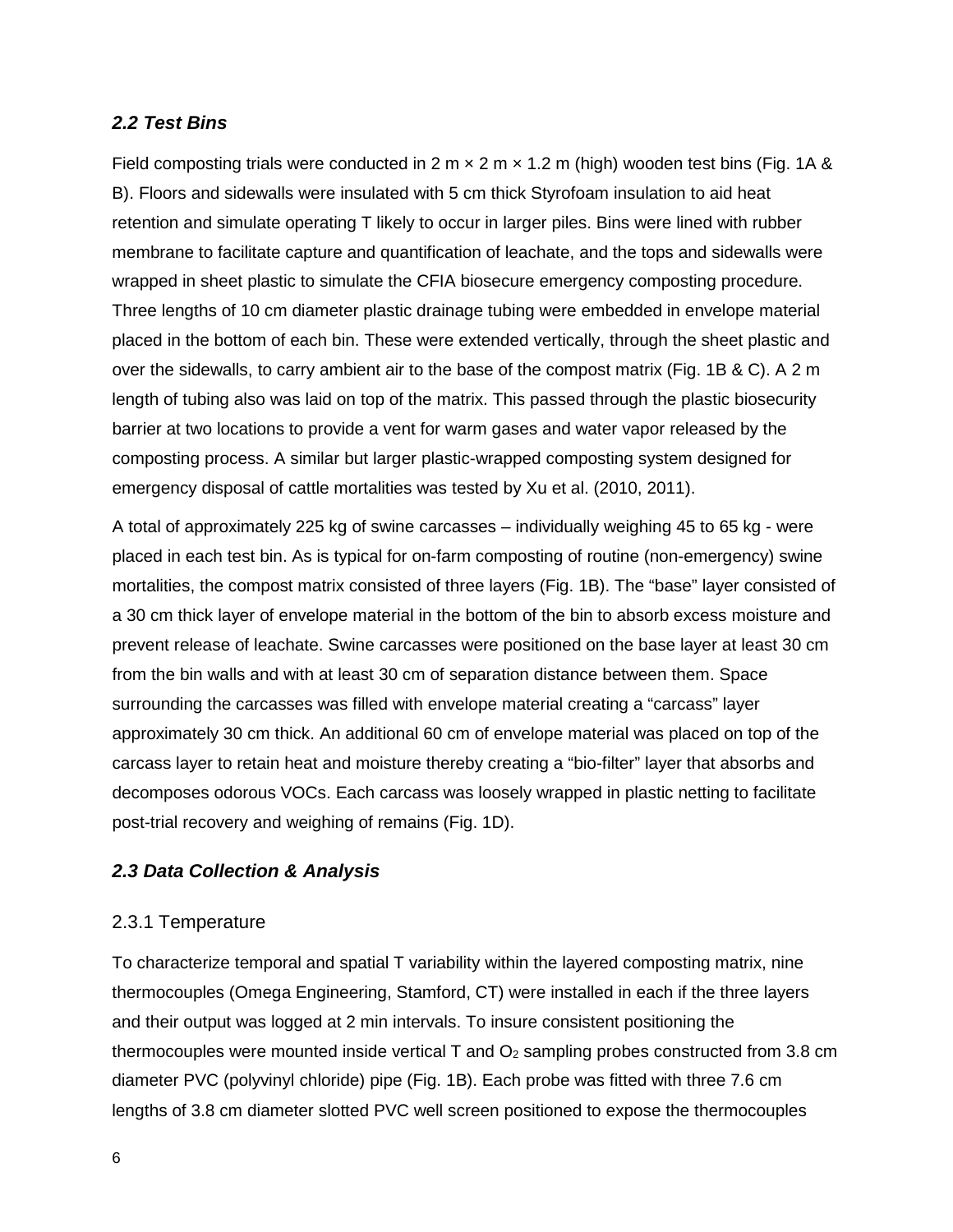(and  $O<sub>2</sub>$  sampling tubes) to environments in the base, carcass, and bio-filter layers. Foam insulation was injected between the screened sections to prevent heat and gas transfer. A diagram of the probes is shown in Akdeniz et al. (2011). A CR10X logger (Campbell Scientific, Logan, UT) was used to record the T data, and these were aggregated to obtain daily averages for each location and layer.

Temperature during the initial phase of composting was characterized by computing mean  $T_{30}$ values within the carcass layers of the 6 tested envelope materials, where  $T_{30}$  is defined as the mean daily temperature of a layer during the first 30 d of composting. Temperature early in the composting process is relevant to process biosecurity for two reasons: during previous mortality composting research the highest T typically occurred during the first month (Glanville et al., 2013). Furthermore, work by Schumann (2000) suggests that low T early in the treatment process allow microbes to acclimate to higher T thereby reducing subsequent pathogen suppression potential.

Envelope materials also were ranked based on their success rate in achieving U.S. Environmental Protection Agency (USEPA) Class A and Class B time/T criteria for pathogen reduction in composted biosolids at least once during the 8 week field trials. Class A criteria require sustained composting T of 55 °C or greater for at least 3 consecutive days. Class B criteria call for sustained T of at least 40 °C for 5 or more consecutive days, and T must exceed 55 °C for at least 4 h during this period (USEPA, 2003).

#### 2.3.2 Oxygen

Matrix  $O<sub>2</sub>$  concentrations were measured at the beginning of each seasonal trial, and at the end of each of the 8 weeks during the trial. Nine locations in each layer (base, carcass, bio-filter) were sampled using the previously-described multilevel T/gas sampling probes. An air pump and system of 27 logger-controlled solenoids sequentially pulled gas samples through tubing connected to each sampling location, and passed them through an  $O<sub>2</sub>$  sensor (Apogee, Logan, UT). Each sample line was purged for 2 min prior to taking an  $O<sub>2</sub>$  reading. The 9 weekly data points for each layer were averaged to obtain mean weekly  $O_2$  concentrations by layer for each type of material. Mean concentrations were compared with recommended  $O<sub>2</sub>$  benchmarks published in composting references indicating that 5% (by volume) is considered to be the minimum  $O_2$  concentration necessary to support aerobic composting, and that 10% or greater is considered optimal (Rynk, 1992; Chiumenti et al., 2005). The percentage of the 27 weekly mean values (9 weekly  $O_2$  measurements x 3 replicated bins for material) for each combination of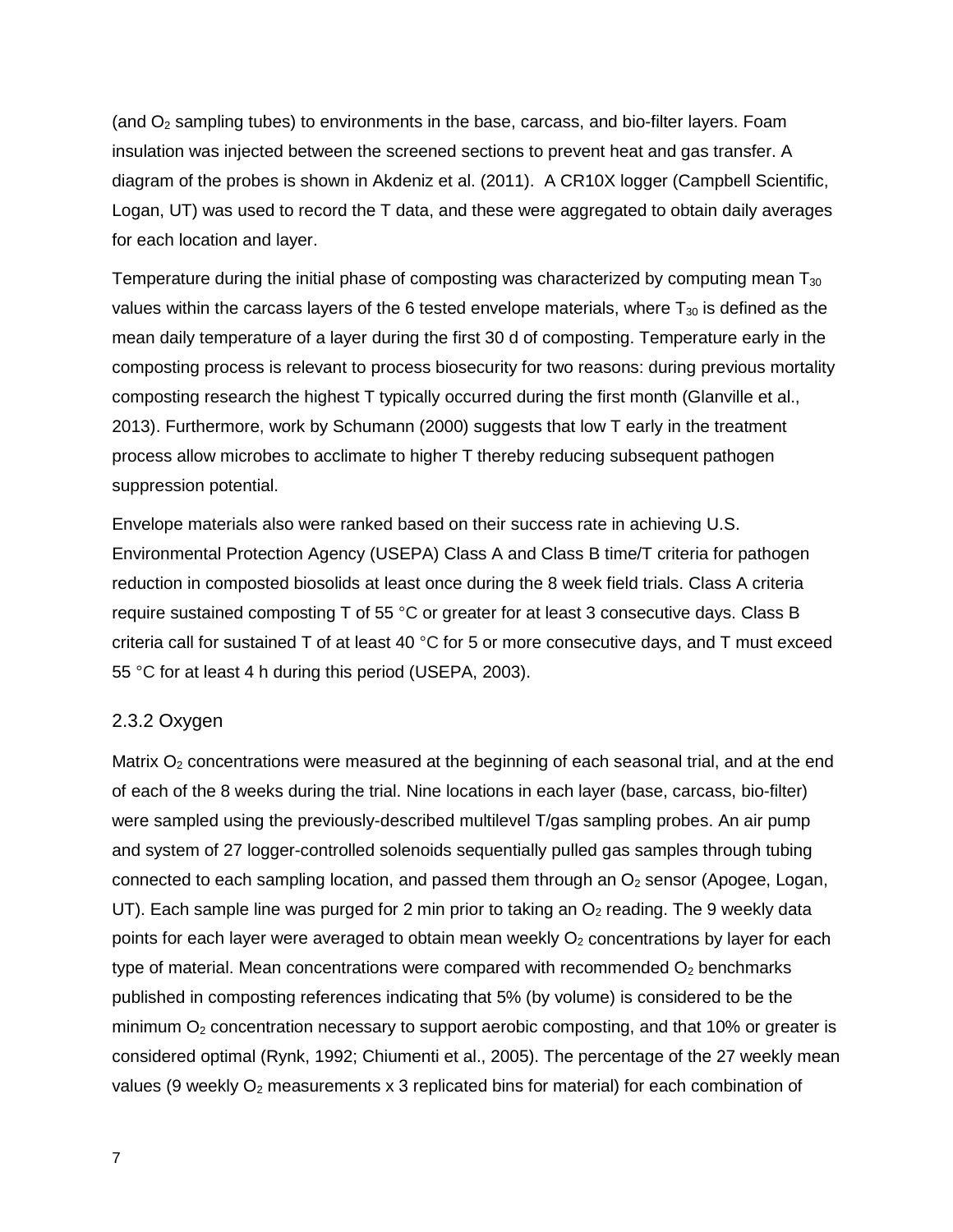layer and material that failed to meet the minimum and optimal  $O<sub>2</sub>$  benchmarks was used as a quantitative indicator of an envelope material's ability to sustain target  $O<sub>2</sub>$  concentrations.

### 2.3.3 Moisture Content

Swine tissue in each test bin contained an estimated 150 kg of water (225 kg body weight x 65% H2O content, w.b.) that was released during decomposition. The impacts of this water load on matrix m.c. were determined by collecting envelope material samples through ports installed in the sidewalls of the test bins. Three samples were collected from each layer at the start, midpoint, and end of each 8-week trial. Sample moisture content was determined by drying at 105 °C for 24 h, and the mean starting and ending m.c. for each combination of layer and material were compared to evaluate moisture build-up in the plastic-wrapped composting system and the impact of material type on moisture retention. The volume of leachate present in each bin at the end of a trial also was measured and recorded to determine if leachate accumulation is associated with a particular type of envelope material.

# 2.3.4 Animal Tissue Decomposition

Soft-tissue decomposition was quantified by weighing carcass remains (bone and undecomposed soft tissue) recovered at the end of the 8-week trials and calculating the soft tissue portion as a percentage of initial soft tissue weight. Research by Kuhn et al. (1997) concluded that skeletal weight in pigs is typically about 12% of total body weight. This amount was calculated for the initial carcass weight and subtracted from the initial weight and the weight of the remains to estimate soft-tissue weights. Supplemental 10 d animal tissue decomposition studies also were conducted in the laboratory so that process T and initial envelope material m.c. could be controlled more precisely.

# 2.3.5 Envelope Material Biodegradability (Laboratory Study)

Since the performance of the 6 envelope materials could not be field tested under identical ambient T and initial moisture conditions, supplemental lab-scale studies were conducted to further evaluate and rank their biodegradability and heat production potential under controlled conditions. Ten-day total oxygen uptake (TOU) was used as a measure of envelope material biodegradability. To simulate matrix conditions at the interface between animal tissue and envelope material, test surrogates were prepared by enveloping a sample of swine muscle, adipose tissue, and hide (10 cm diameter  $\times$  1 cm thick, weighing approximately 56 g) - in approximately 0.7 L of envelope material. These were incubated for 10 d at 45 °C in OxiTop®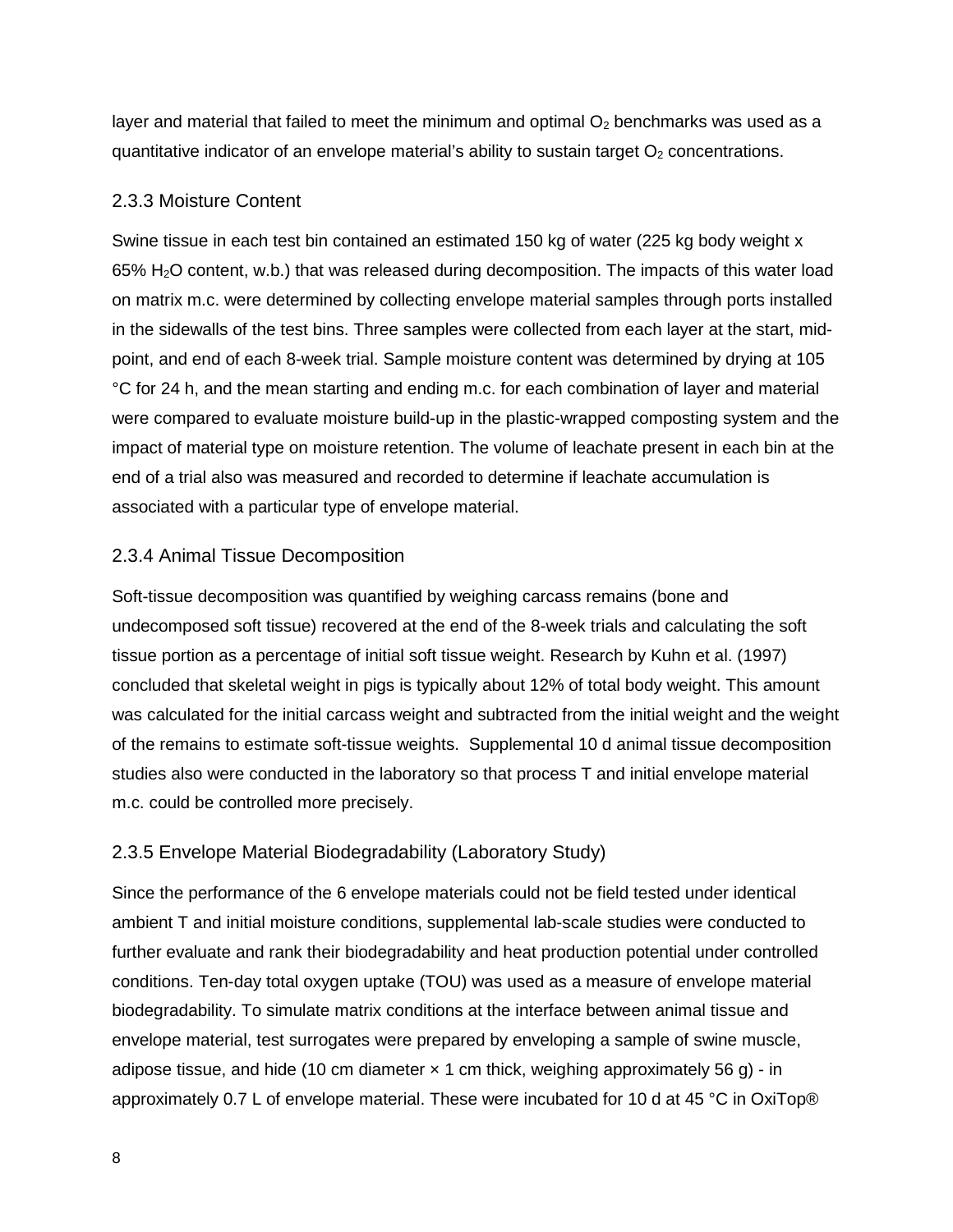(Global Water, Sacramento, CA) respiration bottles. A detailed explanation of the procedure for determining microbial oxygen uptake using OxiTop bottles can be found in Wageningen University and Nutrient Management Institute (2003). Moisture content was adjusted to 15, 25, 35, and 60% w.b. to observe the effect of a wide range of envelope material m.c.. Oxygen uptake rates were evaluated at 2-d intervals and TOU was calculated for the 10-d test period.

# **3. Results and Discussion**

#### *3.1 Moisture Content*

Condensation observed on the inner surface of the plastic wrap indicated that evaporation from the compost matrix was being impeded, and dripping condensate caused the surface of the piles to look wet. Despite reduction in evaporation from the pile, however, mean (N=3) m.c. of compost samples collected from the carcass layer at termination of the 8-week field trials was seven percentage points ( $p < 0.01$ ) below initial levels.

In the base layer – which is typically wettest since it receives excess liquid draining from the carcass layer – sample compost m.c. at termination of trials # 1-3 averaged about five percentage points less that at the beginning (Fig. 2). This decline was not statistically significant  $(p < 0.09)$ , and mean m.c. in the base layer of envelope materials tested during trial #4 (cold season, pre-moistened) exceeded initial levels by five to 15 percentage points. Terminal m.c. during trial #4 did not, however, exceed 65% - the upper limit for moisture typically recommended in composting literature (Rynk, 1992; Chiumenti et al., 2005).

Animal tissue remains retrieved and weighed at the conclusion of each seasonal trial often included dried hair and skin suggesting that tissue decomposition had been terminated by desiccation. A very small (< 1L) volume of leachate was observed in two of the 36 test bins.

Although evaporation was impeded, the plastic-wrapped duct-ventilated composting system – which had a total ventilation duct end area < 1% of the free surface of a conventional compost pile - successfully evaporated a carcass water load of roughly 150 L and simultaneously reduced the initial m.c. of the envelope material without producing significant amounts of leachate. These results contrast with early field studies by Xu et al. (2009) in which cattle carcasses composted in plastic-wrapped piles using feedlot manure as the envelope material exhibited highly variable m.c. with some pooling of leachate. In a subsequent study (Xu, 2010), leachate was eliminated by placing an additional 60 cm of absorptive material beneath the cattle carcasses, and by using feedlot manure with lower initial m.c.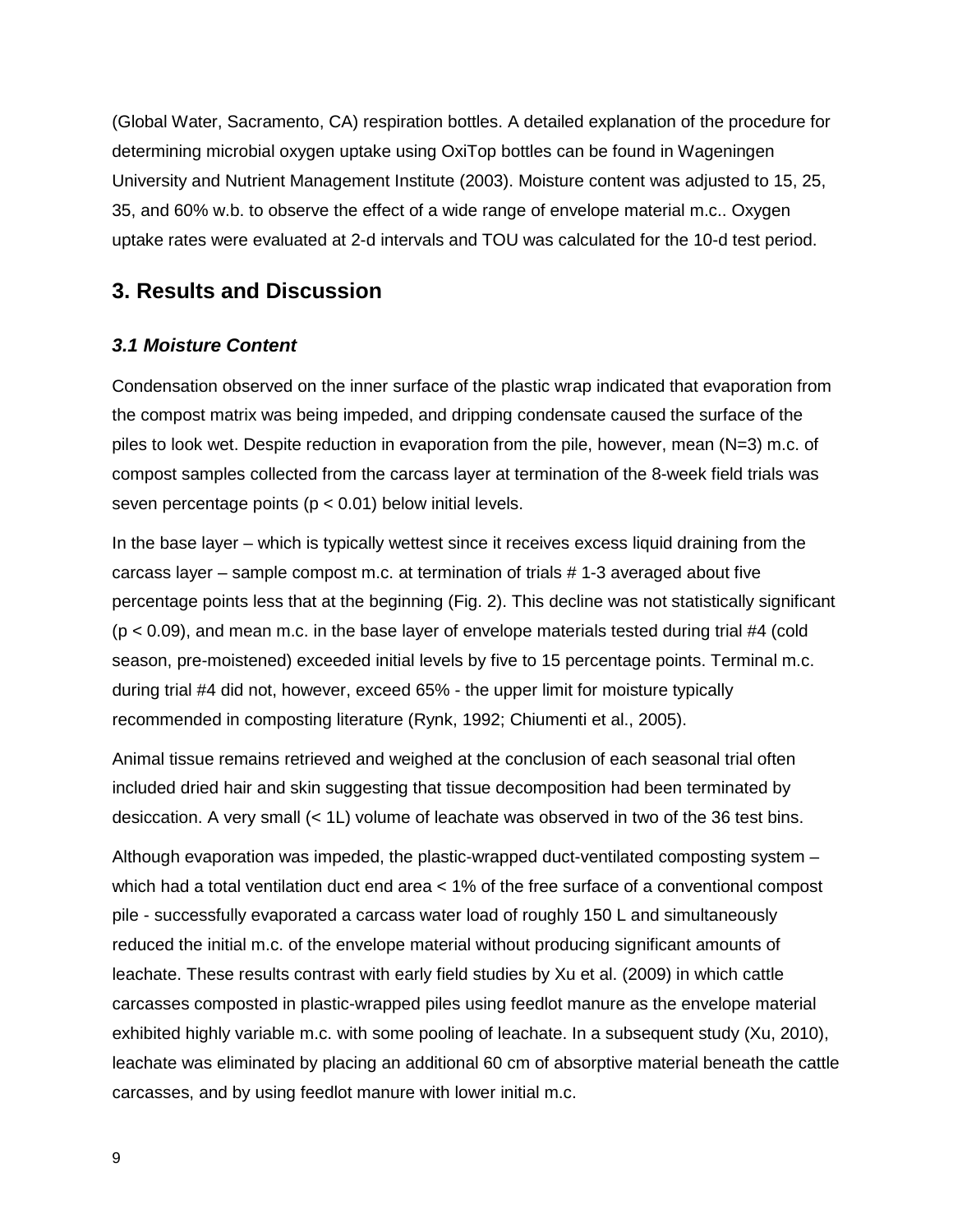#### *3.2 Oxygen Concentrations*

During cold-season field trial #1, mean  $O_2$  concentrations in both the base and carcass layers of bins using silage as the envelope material failed to meet the minimum (5%) and optimal (10%)  $O<sub>2</sub>$  concentration benchmarks during 27% and 67%, respectively, of the 27  $O<sub>2</sub>$  monitoring events. During the same trial,  $O<sub>2</sub>$  concentrations in bins using ground cornstalks and oat straw consistently exceeded the 10% benchmark.

The large differences during trial #1 between  $O<sub>2</sub>$  concentrations in silage and those in drier and less dense envelope materials suggested that the cornstalk and oat straw test bins were overaerated, and that initially dry materials did not require three aeration ducts to achieve desired  $O<sub>2</sub>$ concentrations. Further, since over-aeration can cause excessive heat and moisture loss, it was concluded that continued use of three ducts in field tests of cornstalks, oat straw, (and the three initially dry materials tested during trials #3 and 4) could result in inaccurate assessment of their performance with respect to biosecurity and tissue degradation. This is supported by the work of Ahn et al. (2008b) characterizing physical characteristics affecting airflow through envelope materials. Results of this study showed that ground cornstalks, oat straw, alfalfa hay, soybean straw, and wood shavings all had significantly lower bulk density and higher air-filled porosity than silage. Thus, it was decided that subsequent field trials using initially-dry low-density envelope materials would be conducted using a single aeration duct. To maintain a consistent physical setup – three aeration ducts were installed in test bins using non-silage envelope materials, but two of the ducts were capped and air was delivered only through the center duct.

During seasonal trials  $#2, #3,$  and  $#4, 100\%$  of the 27 weekly mean  $O_2$  concentrations computed for each layer and material type of non-silage envelope materials exceeded 10% (using a single functional air duct). During warm season trial #2 (ambient air  $T_{30} = 22.4 \text{ }^{\circ}\text{C}$ ) mean  $O<sub>2</sub>$  in both the base and carcass layers of silage test bins always exceeded the 5% target  $O<sub>2</sub>$  concentration, but  $O<sub>2</sub>$  in the base layer fell below the 10% in about 4% of the sampling events. It is believed that the much higher  $O<sub>2</sub>$  failure rates in silage during trial #1 were due in part to very cold ambient T (ambient air  $T_{30} = 4.4 \text{ °C}$ ). Visual observation and probing of silage test bins during trial #1 revealed frost accumulation in the bio-filter layer and this is believed to have impeded airflow through the matrix thereby causing low  $O<sub>2</sub>$  concentrations.

Results for the non-silage materials using a single duct indicate that  $O<sub>2</sub>$  concentrations exceeding 10% can be reliably achieved with 2 m duct spacing. For very moist and dense envelope materials like corn silage, duct spacing of 0.5 m or less is likely to be needed to insure achievement of the recommended minimum matrix  $O_2$  concentration of 5%. Relatively low  $O_2$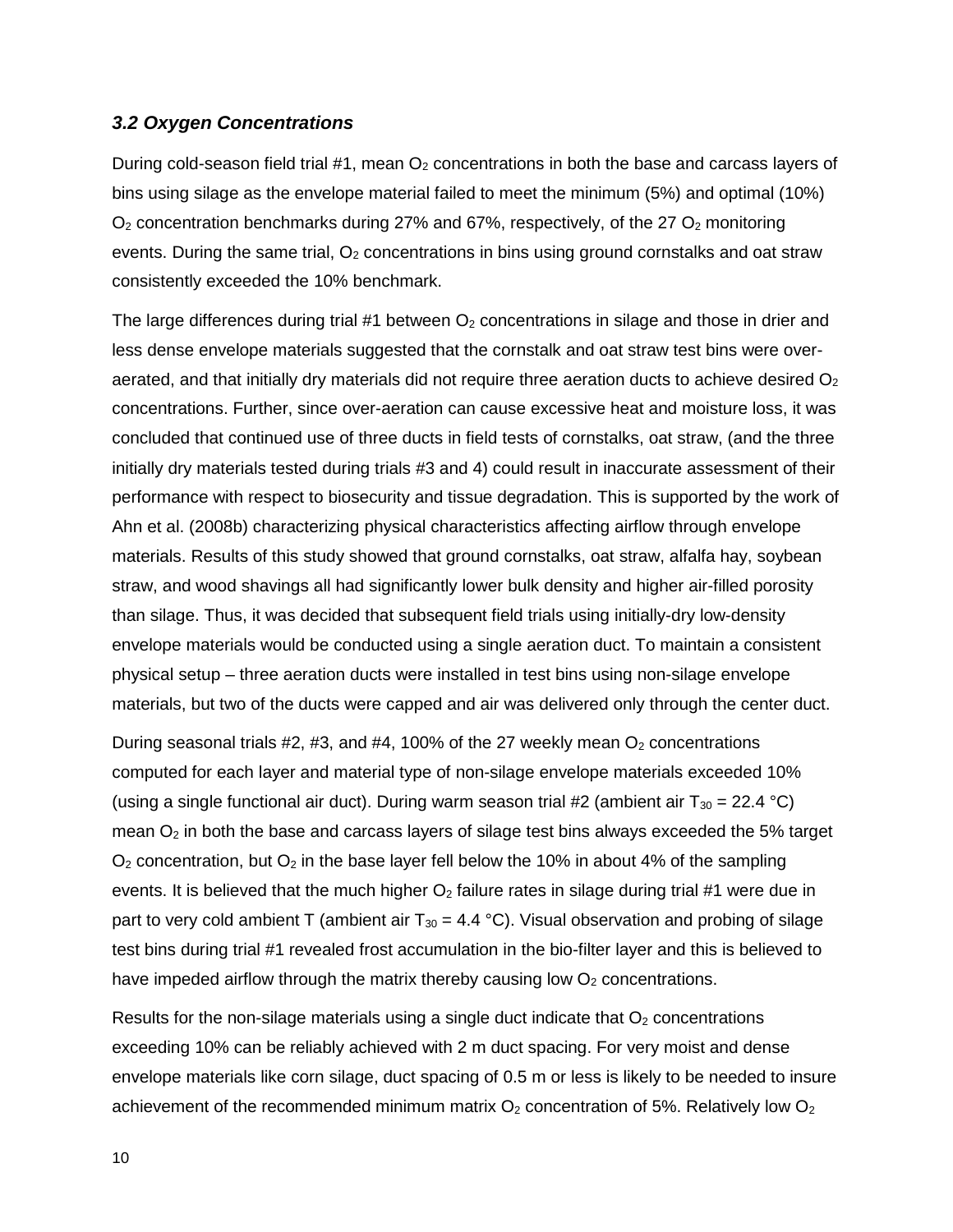concentrations observed in silage test units during trials #1 and 2 also are consistent with earlier work by Ahn et al., (2008a, 2008b) showing the gas permeability of silage to be <40% of that for moist ground cornstalks (<19% if dry), and < 35% of that for moist oat straw (<26% if dry).

#### *3.3 Temperature, Heat Production, Pathogen Inactivation Potential*

#### 3.3.1 Internal Temperature (Field Trials)

Mean (N=3)  $T_{30}$  within the carcass layer ranged from 11 °C in very dry oat straw at ambient air T<sub>30</sub> of less than 5 °C, to 65 °C in moist silage at ambient air T<sub>30</sub> of 22 °C (Fig. 3). Linear regression analysis indicated that carcass layer  $T_{30}$  had a moderately weak but consistent relationship ( $R^2$  = 0.37; p < 0.001) to ambient air T<sub>30</sub> and to initial envelope material m.c. ( $R^2$  = 0.25;  $p < 0.0012$ ). The relatively low  $R^2$  values for these factors are due, in part, to uncontrolled and unquantified factors such as wind exposure, solar heat gain, and pile ventilation rates which also affect  $T_{30}$ . The relationship between initial envelope material m.c. and  $T_{30}$  is consistent with work by Ahn et al. (2008a) that documented increased rates of envelope material biodegradation and heat production as m.c. increased.

Single factor ANOVA of mean  $T_{30}$  data for the different envelope materials indicated significant differences denoted by the letter designations in Fig. 3. The inherently moist nature of silage is believed to have stimulated early development of aerobic microbial activity leading to rapid heat production and much higher T than observed in dry cornstalks and oat straw during trial #1. During trial #2 when all materials were initially moist, mean  $T_{30}$  values for silage remained significantly ( $p < 0.05$ ) greater than in the other two materials suggesting that additional characteristics, such as the presence of readily degradable organic acids produced during ensiling, also contribute to rapid heat production.

In some instances, chemicals present in envelope materials may have a deleterious impact on decomposition and heat production. Contrasting  $T_{30}$  trends observed during trials #3 and 4 are believed to be an example of this.  $T_{30}$  for moistened alfalfa and soybean straw are higher during the relatively cool trial #4 than during the warmer unmoistened trial #3 (Fig. 3).  $T_{30}$  for moistened wood shavings, however, are noticeably lower during trial #4. The chemical composition of the pine shavings used in this study suggests a possible explanation. Work by Akdeniz et al. (2010a) on VOCs released during composting reported that several terpenes (e.g., camphene, limonene, β -pinene, β -phellandrene) were detected in mortality compost that employed pine shavings. These compounds, which have antimicrobial properties (Dermirci et al., 2007,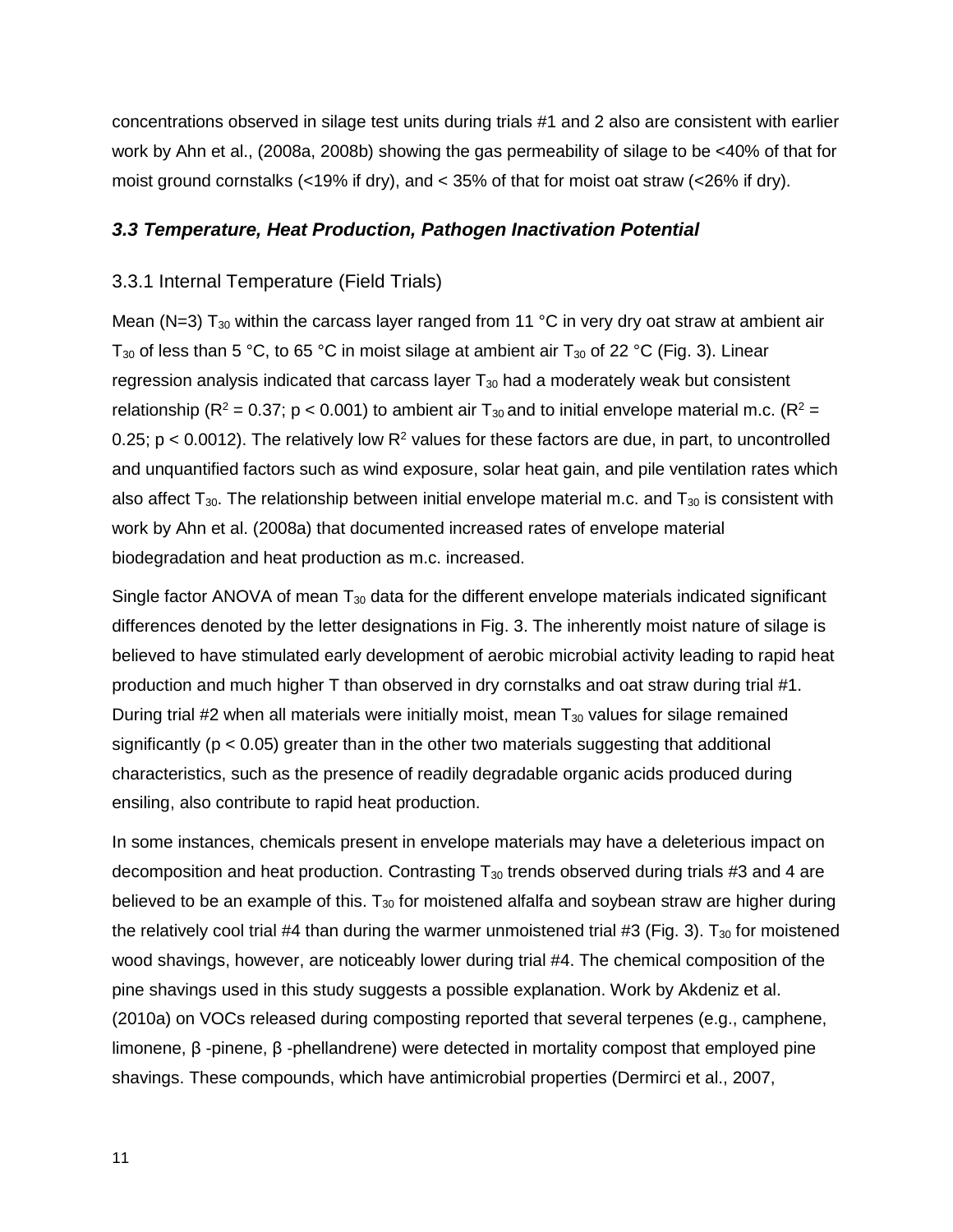Imelouane et al., 2009; Leite et al., 2007), may have been made more available by wetting the shavings, thereby suppressing microbial activity and heat production.

Two-way ANOVA modeling using envelope material type, ambient air  $T_{30}$ , initial m.c., and material type x m.c. as predictor variables (adjusted  $R^2 = 0.92$ ) indicate that material type has a significant ( $p < 0.0001$ ) effect on carcass layer  $T_{30}$ . Model predictions for each envelope material (Table 1) fall into three performance ranges:  $>$  50 °C (silage);  $\sim$  40 °C (alfalfa hay, soybean straw, and cornstalks); and ~30 °C (oat straw, wood shavings). The predicted  $T_{30}$  for silage and ground cornstalks were similar to those reported in the carcass surface zone of conventional (non-wrapped, no ducts) cattle mortality composting windrows (silage, 54 °C; ground cornstalks, 34 °C) documented during multi-season emergency mortality composting field studies by Glanville et al. (2013).

#### 3.3.2 Envelope Material Biodegradability (Laboratory Study)

Under controlled ambient T and initial moisture conditions in the lab, initial m.c. had significant (p < 0.0001) effect on TOU. Mean TOU values predicted by two-way ANOVA modeling (Table 2) indicate that raising the m.c. of dry (15% w.b.) materials to 35% nearly doubled  $O<sub>2</sub>$  uptake of all envelope materials. Furthermore, TOU at 35% is predicted to be statistically (p < 0.05) equivalent to that at 60%. These results have useful implications for emergency mortality composting practices since the m.c. of envelope materials is typically < 20%. Composting references typically recommend 50-75% as the optimal moisture range for composting (Rynk, 1992; Chiumenti et al., 2005; Haug, 1993). Under emergency conditions, however, there may be insufficient time to raise the m.c. to recommended levels since moistening dry material must be done slowly. Rushing the process can waste water and cause uneven moistening and release of leachate. Moderate moistening to only 35%, as suggested by the laboratory TOU results would: (a) take less time and water than moistening to 60%; (b) reduce the risks of over moistening and leachate release, and (c) produce equivalent microbial activity.

ANOVA modeling also showed that envelope material type had significant ( $p < 0.0001$ ) impact on 10-d TOU. Model predictions (Table 3) indicate that animal tissue enveloped in oat straw, cornstalks, soybean straw, or wood shavings exhibited significantly (p <0.05) greater 10-d average TOU values than animal tissue enveloped in silage. Since heat production is proportional to TOU - averaging approximately 14.4 J of biological heat energy released for each mg of  $O_2$  consumed during volatile solids degradation (Cooney et al., 1968; Finstein et al., 1986) - these TOU data also indicate that, when sufficiently moistened, envelope materials that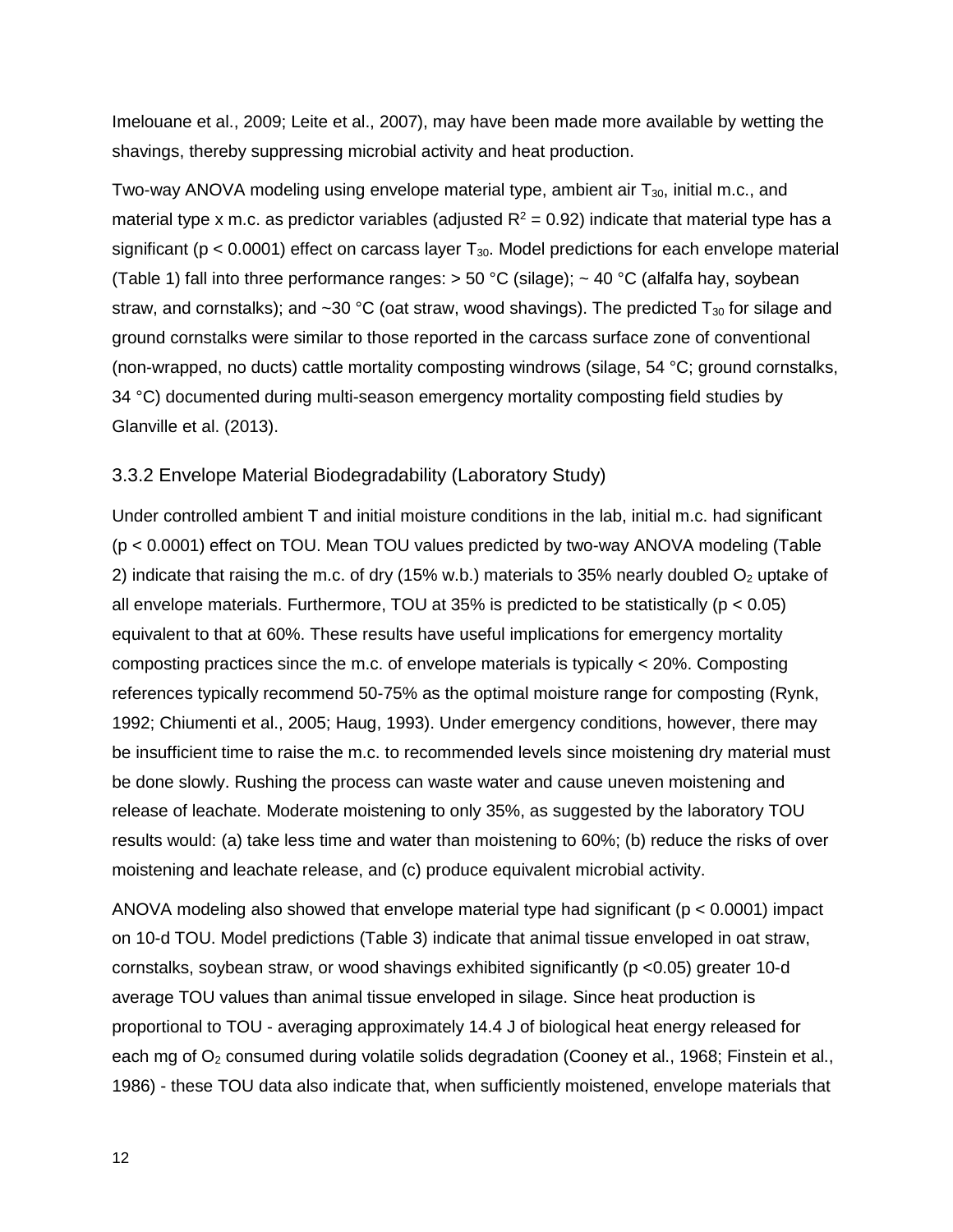exhibited low  $T_{30}$  during field trials have potential to produce more heat than silage. The predicted low biodegradability for silage also suggests that the high T observed in silage test bins in the field were probably the result of low heat loss rather than high heat production. The primary causes of heat loss in compost are convection and evaporation resulting from air movement through the matrix. The relatively low  $O<sub>2</sub>$  concentrations in silage suggest that airflow through the silage was lower than in other materials, and this also is consistent with the research cited earlier indicating that the gas permeability of moist silage is 25% or less of that for dry cornstalks or oat straw.

#### 3.3.3 USEPA Class A/B Success Rate

During field trials, silage was the only envelope material that exhibited a high success rate in achieving USEPA Class A/B time/T criteria for pathogen suppression. Silage test bins achieved Class B criteria at 91% of monitored locations in the carcass layer. Class B success rates for the other envelope materials ranged from 33 to 57 % (Table 4). Class A criteria were more difficult to achieve, and success rates were 5 to 30% lower than for Class B.

Although USEPA Class A and B criteria were originally developed as guidelines for reducing bacterial pathogens in composted sewage bio-solids, recent studies indicate that Class A/B temperature criteria are relevant for several common viral pathogens as well. Work by Guan et al. (2009) showed that avian influenza and Newcastle disease viruses (NDV) in chicken carcasses were rapidly inactivated when compost T were between 40 and 50 °C. In later work, this group reported that compost T of 35 °C for a day killed bovine viral diarrhea virus (BVDV), and that similar conditions were expected to be sufficient to destroy closely related classical swine fewer virus (CSFV) (Guan et al., 2012).

#### *3.4 Animal Tissue Decomposition*

#### 3.4.1 Decomposition in Field Test Units

One-way ANOVA modeling of the 8-week field soft tissue decomposition indicated that material type had a significant (p < 0.0095) effect. The greatest decomposition (>85%) occurred in cornstalks and soybean straw and was significantly (p<0.05) greater than in silage (72%), the material with the lowest decomposition (Table 5). Performance ranking based on carcass decomposition in the field, and on TOU in the lab, are nearly identical with cornstalks, oat straw, and soybean straw grouped at the top, and wood shavings, alfalfa, and silage at the bottom.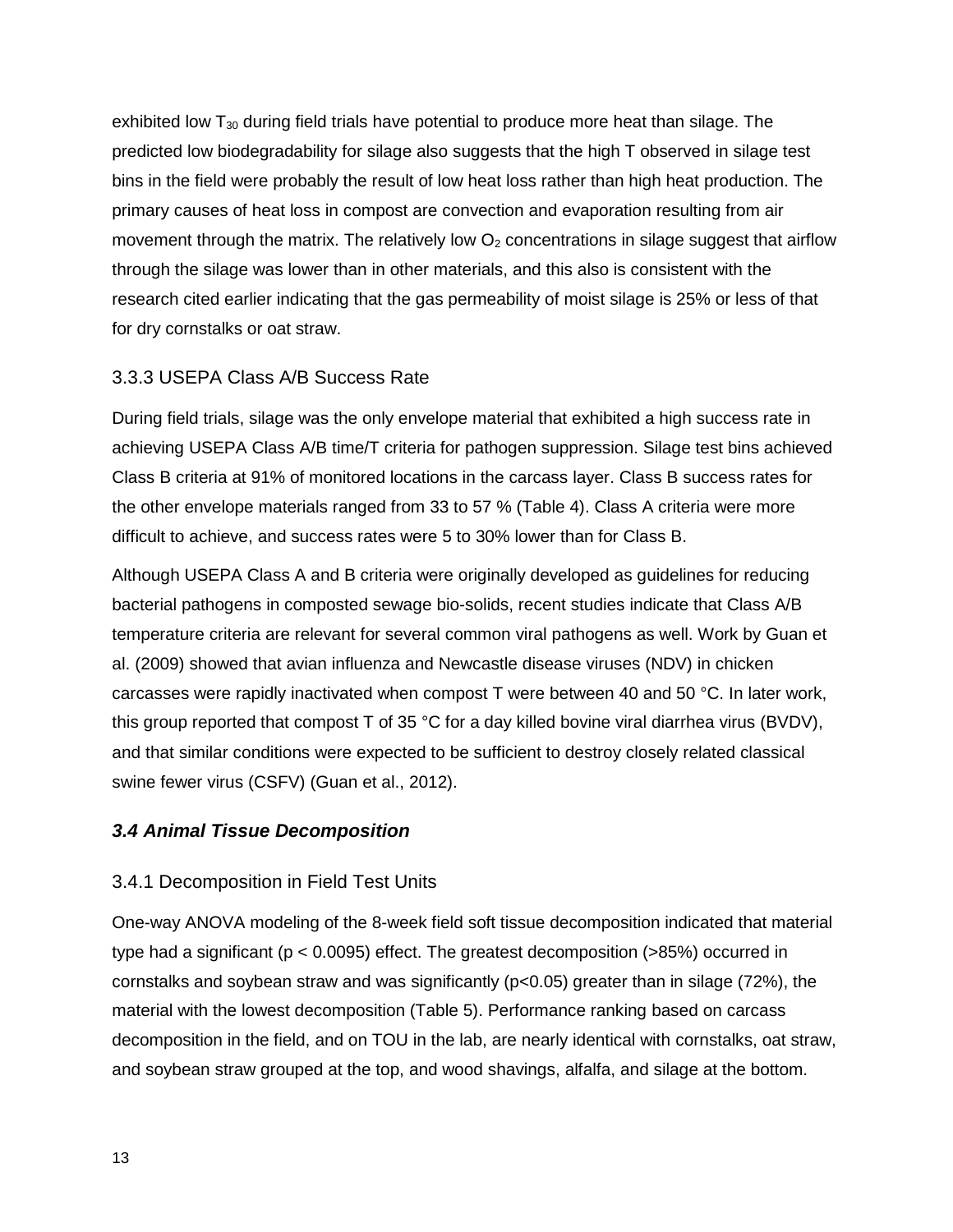The field decomposition results also demonstrate that envelope materials with the highest internal T do not necessarily produce the most rapid soft tissue decomposition.

Significant loss of moisture and observation of desiccated remains in the carcass layer led to speculation that initial m.c. of the envelope material could be a significant causative factor, but ANOVA modeling of decomposition data did not confirm this.

# 3.4.2 Decomposition in Laboratory Tests

ANOVA modeling of 10-d animal tissue sample weight loss observed in the lab indicated that envelope material type had a significant effect ( $p < 0.0001$ ) on tissue decomposition. Similar to the field decomposition and laboratory TOU results, cornstalks, oat straw, and soybean straw exhibited the greatest decomposition, and alfalfa and silage the least. Unlike the other results, wood shavings - which had moderate to low TOU and field decomposition – had the highest laboratory tissue decomposition (Table 6).

Initial envelope material m.c. had a significant effect ( $p < 0.0009$ ) on animal soft tissue decomposition in the lab. Tissue decomposition at 15% was significantly ( $p < 0.05$ ) less than at 25%, but increasing initial m.c. above 25% did not significantly improve tissue decomposition (Table 6).

# *3.5 Odor Emission*

Offensive odors were emitted intermittently by 10 to 20% of the test bins during the field studies. This typically occurred during the first 2 weeks of the trials and odorous periods - lasting 1 to 2 d alternated with periods when no odor was detected. This was unexpected as odor releases were rare during earlier cattle mortality composting studies (Glanville et. al., 2013) conducted in unenclosed naturally aerated (no ventilation tubing) windrows. Smoke testing, combined with temperature monitoring in the top and base ducts, revealed that, when odors were emitted, air entered the test bin through the top vent and exited via the base ducts (Fig. 4). This top-tobottom flow pattern is contrary to typical airflow through unenclosed passively-aerated windrows characterized by entry of ambient air near the base of the pile causing less dense warm/moist interior gases to be discharged at the top (Haug, 1993; Patni and Jui, 1994). Studies of airflow through enclosed passively-aerated composting reactors (Sylla et al., 2003; Barrington et al., 2003; Yu et al., 2008) also report bottom-to-top flow through the compost matrix. Insufficient time and resources were available to further study potential causes and solutions of the odorous reverse airflow. Review of composting literature, however, suggests that a likely cause is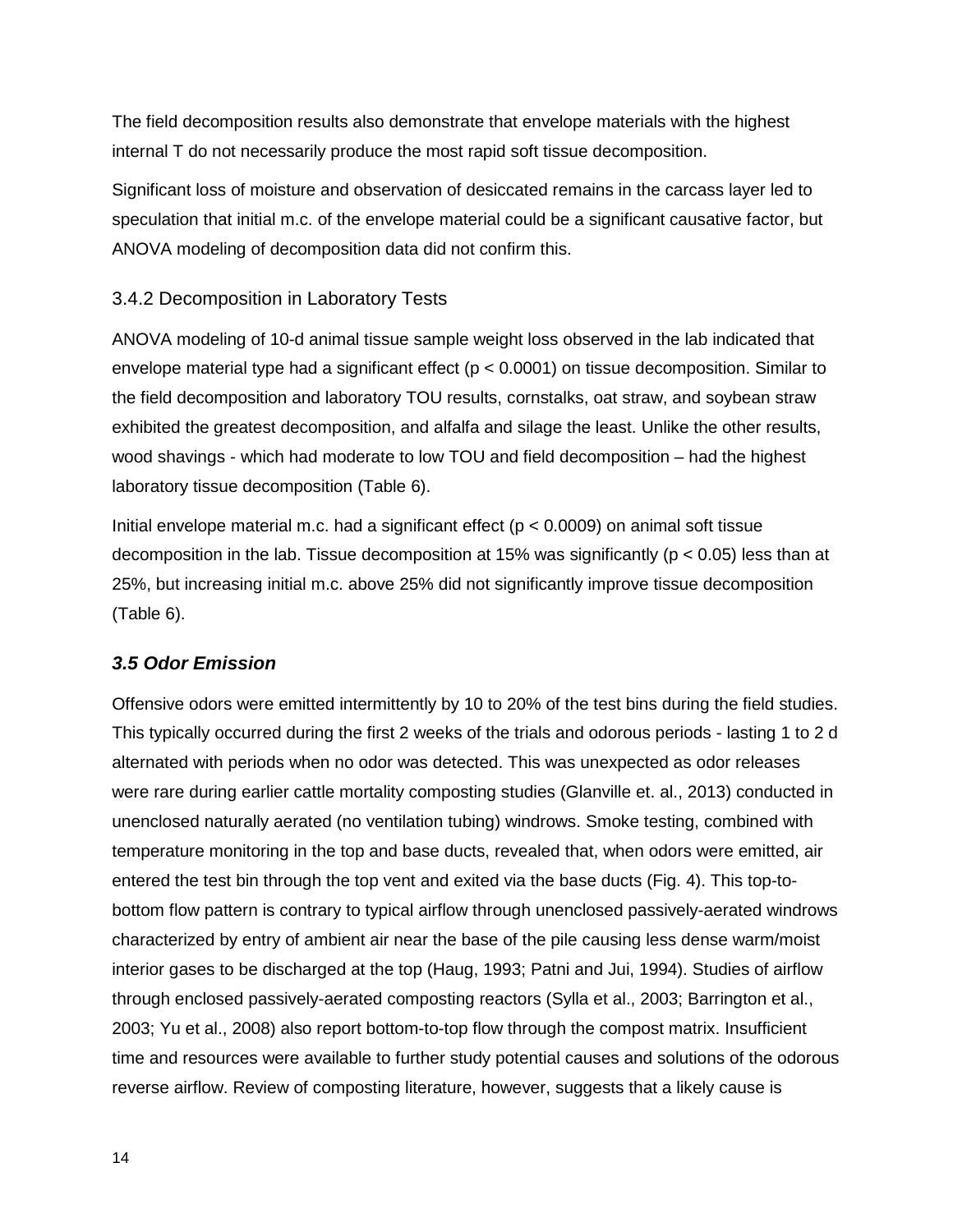inadequate T differential between ambient air and gases within the compost pile. Haug (1993) suggested that a T differential of about 40 °C is associated with adequate natural-draft ventilation. This can be difficult to attain during the early stages of emergency mortality composting, however, if envelope materials have low m.c. which inhibits rapid microbial growth and heat production. It should be noted that the three enclosed reactor studies cited above were carried out in small scale reactors under conditions conducive to bottom-to-top airflow. All were conducted indoors, at initial compost m.c. of 60% or higher, and Sylla et al. (2003) used an electric heater to achieve desired initial internal T.

The correlation between airflow direction and odor emission is believed to be associated with the presence or absence of naturally-occurring odor bio-filtration occurring within the compost matrix. During periods of typical upward flow, odorous VOCs that are entrained in the matrix air stream as it passes through the carcass decomposition zone are subsequently exposed to biofilms on the surfaces of clean and moist envelope material overlying the carcass zone. Odorous VOCs are temporarily adsorbed and decomposed on the biofilms prior to being vented to the atmosphere in the same way that engineered biofilters remove odors from process gases produced by wastewater treatment plants and swine barns. During downward flow, however, odorous gas leaving the carcass decomposition zone passes through underlying materials that have been contaminated by liquid drainage from the carcass zone above. Biofilms on these materials are saturated with odorous gases leaving little, if any, capacity to remove odor. As a result, gas exits through the base aeration ducts and is vented to the atmosphere without benefit of bio-filtration.

# **4. Conclusions**

Despite a 150 kg carcass water load, mean compost m.c. in the carcass layer declined by 7 percentage points. Leachate accumulation was rare, and  $O<sub>2</sub>$  concentrations were  $\geq$ 10% in all envelope materials except silage. Envelope material type and initial m.c. were significant performance factors. Success rates for USEPA Class B pathogen suppression criteria in the carcass layer ranged from 91% for silage to 33-57% for other envelope materials. Laboratory 10-d TOU data showed, however, that moistening dry envelope materials to 35% m.c. doubles their heat production potential resulting in significantly higher heat production potential than that of silage.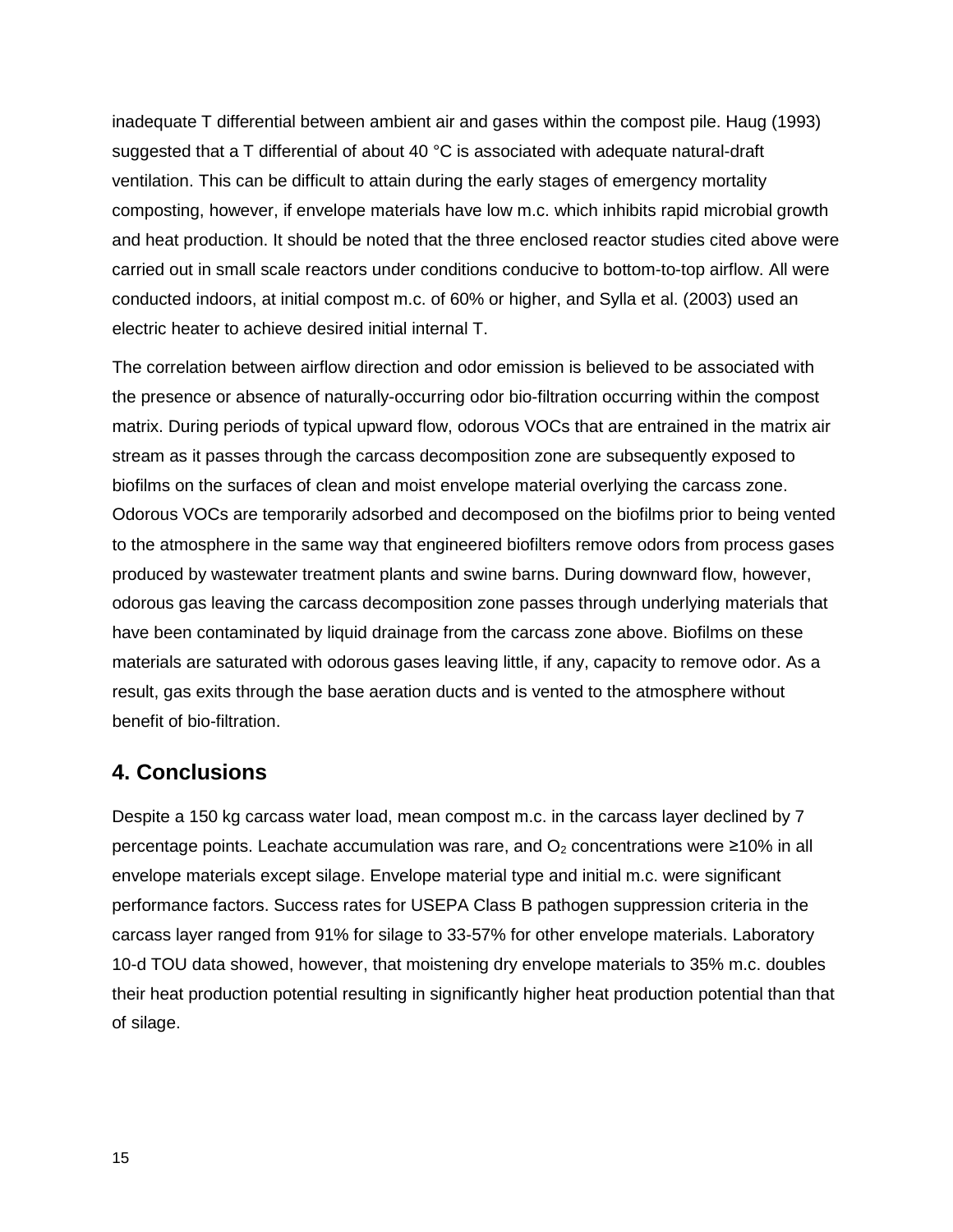# **5. Acknowledgements**

This project was funded by the Canadian Food Inspection Agency through a grant from the Canadian Research & Technology Initiative (CRTI project # 04-0052 R).

# **6. References**

- Ahn, H.K., Richard, T.L., Glanville, T.D., 2008a. Optimum moisture levels for biodegradation of mortality composting envelope materials. Waste Management. 28 (8), 1411–1416.
- Ahn, H.K., Richard, T.L., Glanville, T.D., 2008b. Laboratory determination of compost physical parameters for modeling of airflow characteristics. Waste Management. 28 (3), 660–670.
- Akdeniz, N., Koziel, J.A., Ahn, H.K., Glanville, T.D., Crawford, B.P., Raman, D.R., 2010a. Laboratory scale evaluation of VOC emissions as indication of swine carcass degradation inside biosecure composting units. Bioresource Technology. 101, 71-78.
- Akdeniz, N., Koziel, J.A., Ahn, H.K., Glanville, T.D., Crawford, B.P., 2010b. Field scale evaluation of volatile organic compound production inside biosecure swine mortality composts. Waste Management. 30, 1981-1988.
- Akdeniz, N., Koziel, J.A., Ahn, H.K., Glanville, T.D., Crawford, B.P., 2011. Air sampling methods for VOCs related to field-scale biosecure swine mortality composting. Bioresource Technology. 102, 3599-3602.
- Alberta Agriculture and Rural Development. 2011. Swine Mortality Composting. Technology & Innovation Branch, Environmental Stewardship Div., Government of Alberta publication Agdex 440/29-1.
- Barrington, S., Choiniere, D., Trigui, M., Knight, W. 2003. Compost convective airflow under passive aeration. Bioresource Technology. 86, 259-66.
- Cooney, C.L., Wang, D.I.C., Mateles, R.I., 1968. Measurement of heat evolution and correlation with oxygen consumption during microbial growth. Biotechnology and Bioengineering. 9, 269–281.
- Council for Agricultural Science and Technology (CAST). 2008. Poultry Carcass Disposal Options for Routine and Catastrophic Mortality. Issue Paper 40. CAST, Ames, Iowa.
- Chiumenti, A., Chiumenti, R., Diaz, L. F., Savage, G. M., Eggerth, L. L., Goldstein, N., 2005. Modern Composting Technologies. J. G. Press, Inc., Emmaus, Pennsylvania.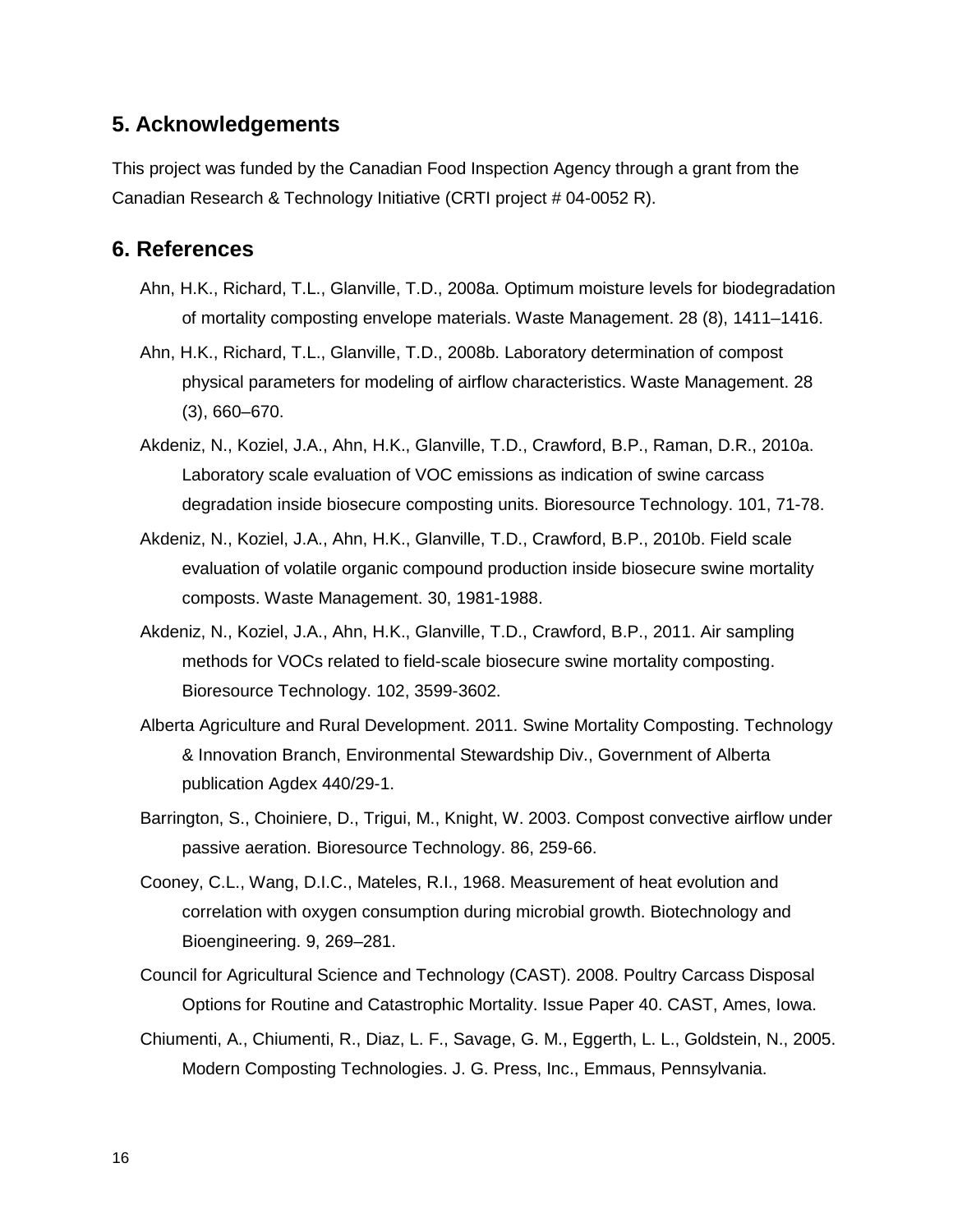- Demirci, B., Kosar, M., Demirci, F., Dinc, M., Baser, K.H.C., 2007. Antimicrobial and antioxidant activities of the essential oil of Chaerophyllum libanoticum Boiss. et Kotschy. Food Chem. 105, 1512–1517.
- Finstein, M.S., Miller, F.C., Strom, P.F., 1986. Waste treatment composting as a controlled system. In: Biotechnology, vol. 8: Microbial degradations. Weinheim, FRG: Verlag Chemie (German Chemical Society). 363–98.
- Glanville, T.D., Ahn, H.K., Richard, T.L., Harmon, J.D., Reynolds, D.L., Akinc, S., 2013. Effect of envelope material on biosecurity during emergency bovine mortality composting. Bioresource Technology. 130, 543-551.
- Guan, J., Chan, M., Grenier, C., Wilkie, D.C., Brooks, B.W., Spencer, J.L., 2009. Survival of avian influenza and Newcastle disease viruses in compost and at ambient temperatures based on virus isolation and real-time reverse transcriptase PCR. Avian Diseases 53, 26-33.
- Guan, J., Chan, M., Brooks, B.W., Spencer, J.L., Algire, J., 2012. Comparing Escherichia coli O157:H7 phage and bovine viral diarrhea virus as models for destruction of classical swine fewer virus in compost. Compost Sci. Util. 20, 1, 18-23.
- Haug, R.T. 1993. The Practical Handbook of Compost Engineering. Lewis Publishers; Boca Raton, FL.
- Imelouane, B., Amhamdi, H., Wathelet, J.P., Ankit, M., Khedid, K., El Bachiri, A., 2009. Chemical composition and antimicrobial activity of essential oil of thyme from eastern Morocco. International Journal of Agriculture & Biology. 11 (2), 205-8.
- Kuhn, G.K., Ender, W., Hackl, U., Küchenmeister, K., Nürnberg, C., Rehfeldt, C.,1997. Effects of porcine somatotropin on the chemical body composition and fat quality in growing-finishing pigs. Z Ernährungswiss 36, 294-298.
- Leite, A.M., Oliveira Lima, E., Souza, E.L., Diniz, M.F., Trajano, V.N., Medeiros, I.A., 2007. Inhibitory effect of B-pinene and eugenol on the growth of potential infectious endocarditis causing gram-positive bacteria. Brazilian Journal of Pharmaceutical Sciences. 43 (1), 121-6.
- Patni, N.K., Jui, P.Y., 1994. Temperature distribution and variation in passively aerated static compost piles. Bioresource Technology. 48, 257-63.
- Rynk, R. 1992. On-Farm Composting Handbook. NRAES Cooperative Extension. Ithaca, NY.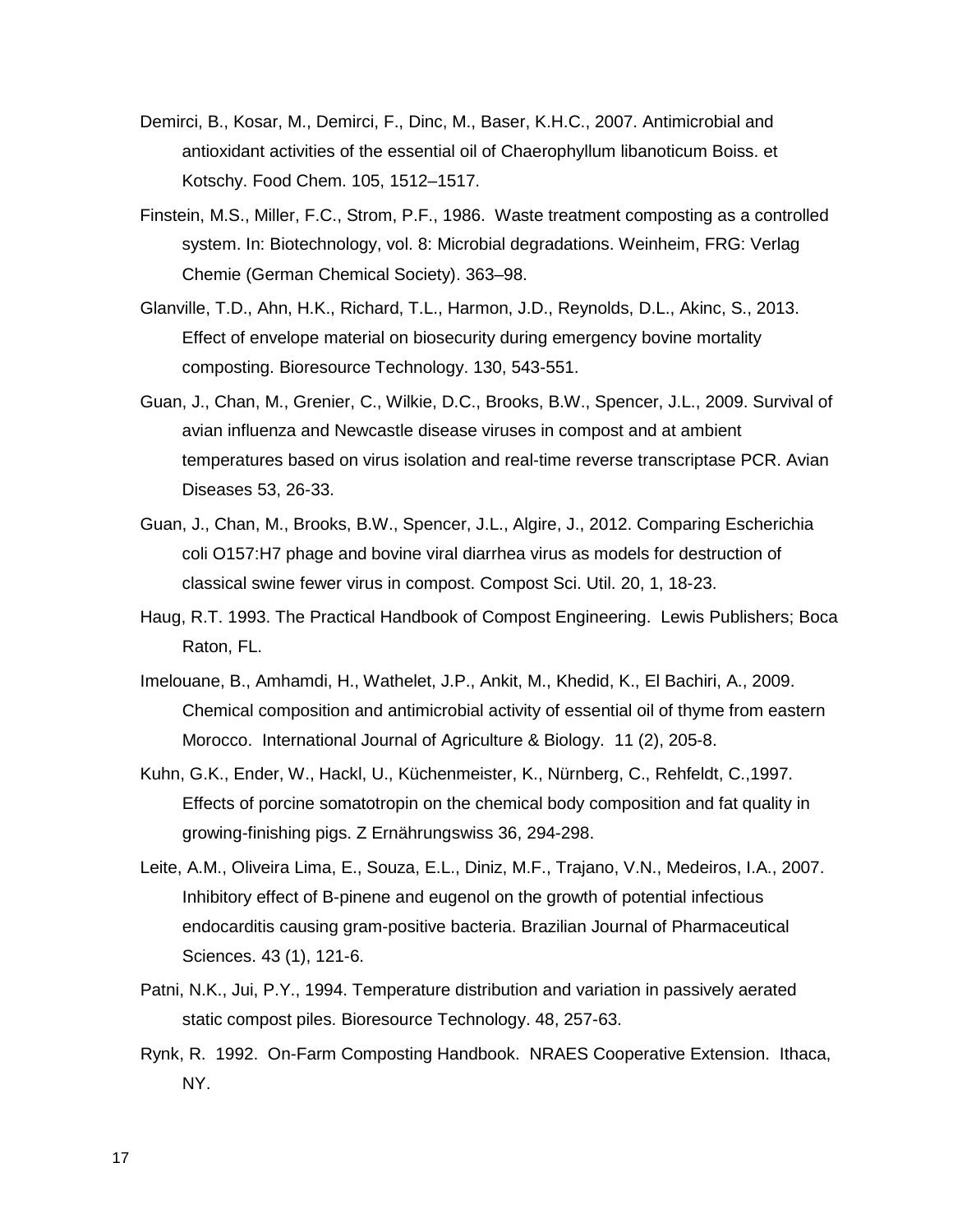- Schumann, W., 2000. Function and regulation of temperature-inducible bacterial proteins on the cellular metabolism. Advances in Biochemical Engineering/Biotechnology. 67, 1– 33.
- Spencer, J.L., Rennie, B., Guan, J., 2004. Emphasis on biosecurity for composting poultry and manure during an outbreak of highly pathogenic avian influenza in British Columbia. Canadian Animal Health Net Bulletin. Winter 2004, 21-23.
- Sylla, Y.B., Watanabe, T., Cho, K.J., Kuroda, M. 2003. Effect of the number of the vertical pipes for the passive aeration on the compost rate. Journal Water and Environment Technology. 1 (2), 225-32.
- USEPA, 2003. Environmental regulations and technology: control of pathogens and vector attraction in sewage sludge (EPA/625/R-92/013 revised July 2003). USEPA Office of Research & Development, National Risk Management Research Laboratory, Center for Environmental Research Information, Cincinnati, OH.
- Wageningen University and Nutrient Management Institute (NMI). 2003. OxiTop® measuring system for standardized determination of the respiration rate and Nmineralization rate of organic matter in waste material, compost and soil. Wageningen, The Netherlands.
- Xu, W., Reuter, T., Inglis, G.D., Larney, F.J., Alexander, T.W., Guan, J., Stanford, K., Xu, Y., McAllister, T.A., 2009. A bio-secure composting system for disposal of cattle carcasses and manure following infectious disease outbreak. Journal of Environmental Quality. 38, 437-450.
- Xu, W., Xu, Y., Reuter, T., Gilroyed, B., Jin, L., Stanford, K., Larney, F.J., McAllister, T.A., 2010. An improved design for bio-contained composting of cattle mortalities. Compost Science and Utilization. 18, 32-41.
- Xu, W., Reuter, T., Xu, Yongping, Hsu, Y.H., Standford, K., McAllister, T.A., 2011. Field scale evaluation of bovine-specific DNA as an indicator of tissue degradation during cattle mortality composting. Bioresource. Technology. 102, 4800-4806.
- Yu, S., Clark, O.G., Leonard, J.J. 2008. Estimation of vertical air flow in passively aerated compost in a cylindrical bioreactor. Canadian Biosystems Engineering. 50 (6), 29-35.

18

===============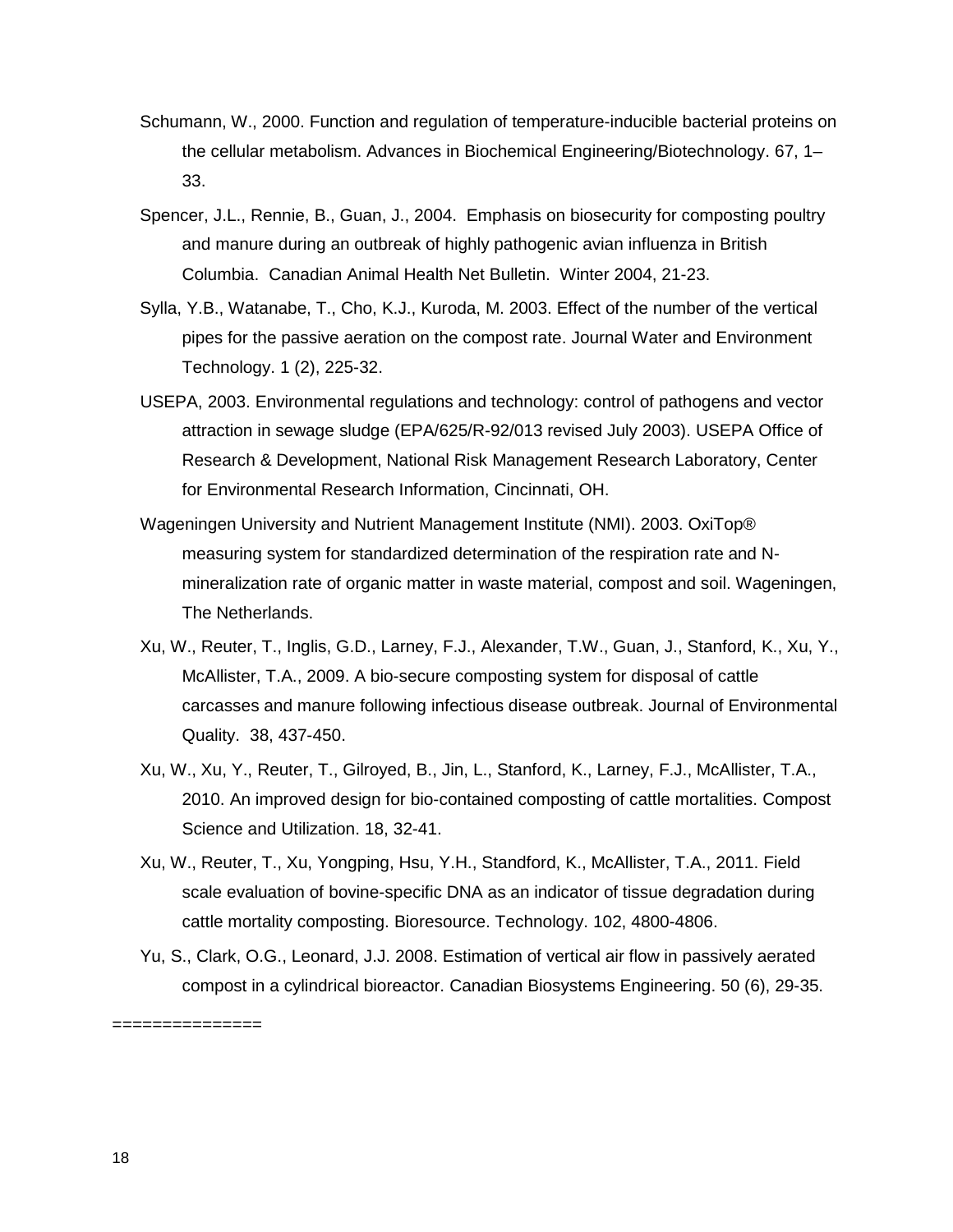#### **Figure Captions**

**Fig. 1.** Replicated test units during a seasonal field trial (A), cross-section of loaded test unit & instrumentation (B), test unit being weighed to determine mass loss (C), swine carcasses (wrapped in plastic netting) in test unit among vertical thermocouple and  $O<sub>2</sub>$  sampling tubes (D).

**Fig. 2.** Individual and mean (line) moisture content in base layer (beneath carcasses) of test units (N=3), by trial number and envelope material, at the beginning, middle, and end (time  $= 0, 1, 2$  months) of each trial. Moisture content of materials in trials 1 & 3 was "as received" from storage; materials in trials 2 & 4 (except silage) were moistened to 45-65% w.b.

Fig. 3. T<sub>30</sub> in carcass layer of replicated (N=3) test bins during four seasonal field trials. Materials within the same trial that have different letter designations are significantly ( $p < 0.05$ ) different.

**Fig. 4.** Daily mean temperature in ambient air ("air"), at the ends of the top vent ("VN", "VS") and in the base aeration ("AE") ducts. Up-flow and down-flow arrows indicate periods when warm air was emitted through the top vent or base ducts.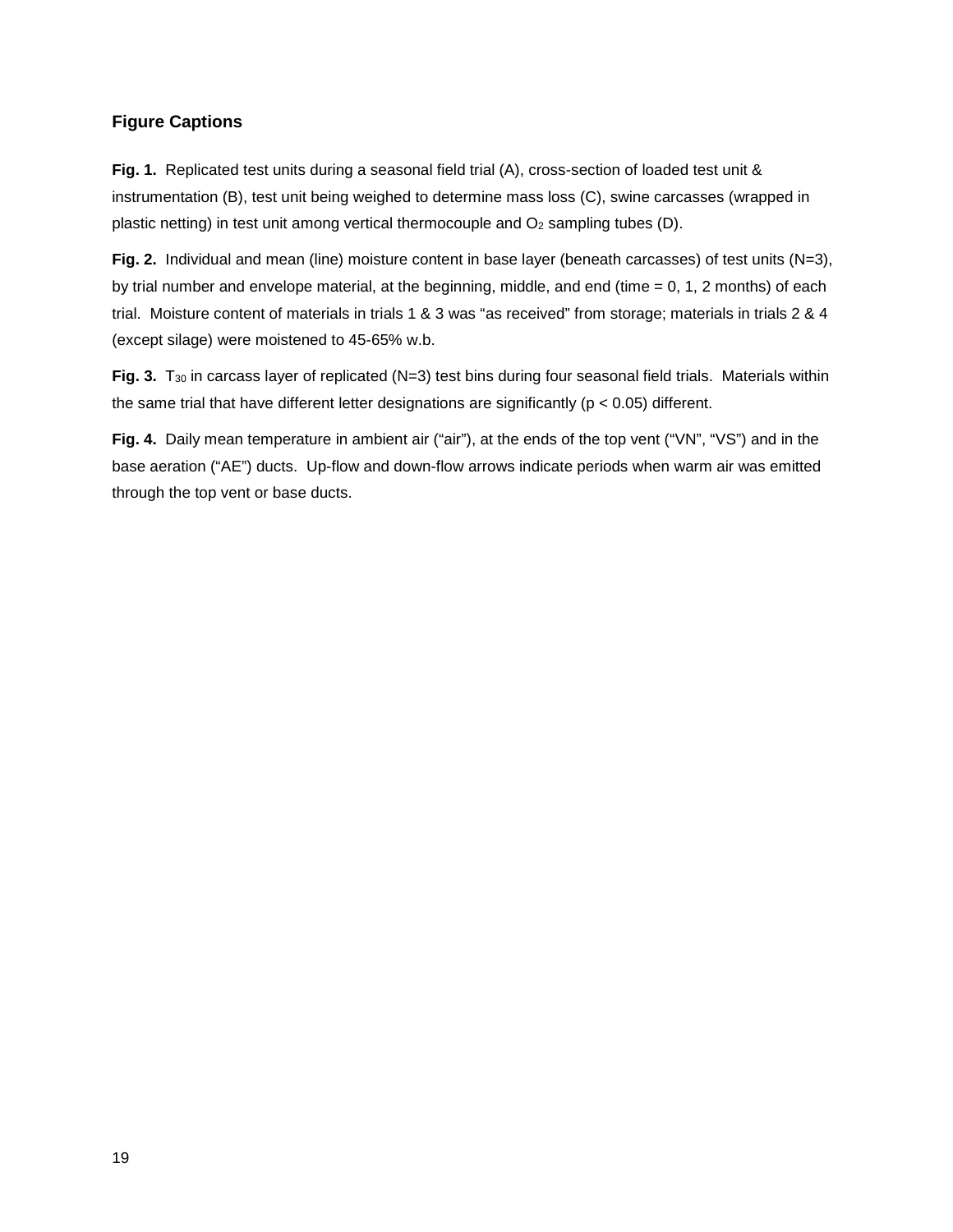Table 1. Predicted T<sub>30</sub> in the carcass layer based on ANOVA modeling of field T<sub>30</sub> data for six envelope materials during warm and cool seasons.

| <b>Material</b> | Predicted mean T <sub>30</sub> in carcass layer (°C) <sup>*</sup> |
|-----------------|-------------------------------------------------------------------|
| Silage          | $52.5^{\circ}$                                                    |
| Alfalfa         | $41.4^{ab}$                                                       |
| Soybean         | $41.4^{ab}$                                                       |
| Cornstalks      | 37.9 <sup>bc</sup>                                                |
| Wood shavings   | 29.7 <sup>c</sup>                                                 |
| Oat straw       | 30.1 <sup>c</sup>                                                 |

\* Values without a superscript letter in common are significantly different ( $p < 0.05$ ).

**Table 2.** Predicted 10-d total oxygen uptake based on ANOVA modeling of lab-scale TOU data for envelope materials at four initial moisture levels.

| Initial moisture content % (w.b.)<br>Total $O_2$ uptake (mg $O_2$ ) <sup>*</sup> |  |
|----------------------------------------------------------------------------------|--|
| 60%<br>37.8 <sup>a</sup>                                                         |  |
| $31.0^a$<br>35%                                                                  |  |
| $23.4^{b}$<br><b>25%</b>                                                         |  |
| 16.8 <sup>c</sup><br>15%                                                         |  |

\* Values without a superscript letter in common are significantly different ( $p < 0.05$ ).

Table 3. Predicted 10-d mean O<sub>2</sub> uptake for six envelope materials based on lab-scale testing at 45 °C.

| Material      | Total $O_2$ uptake (mg $O_2$ ) <sup>*</sup> |
|---------------|---------------------------------------------|
| Oat straw     | 51.4 <sup>a</sup>                           |
| Cornstalks    | 48.2 <sup>ab</sup>                          |
| Soybean       | 35.1 <sup>b</sup>                           |
| Wood shavings | $21.5^{\circ}$                              |
| Alfalfa       | 15.3 <sup>cd</sup>                          |
| Silage        | 10.9 <sup>d</sup>                           |

\* Values without a superscript letter in common are significantly different ( $p < 0.05$ ).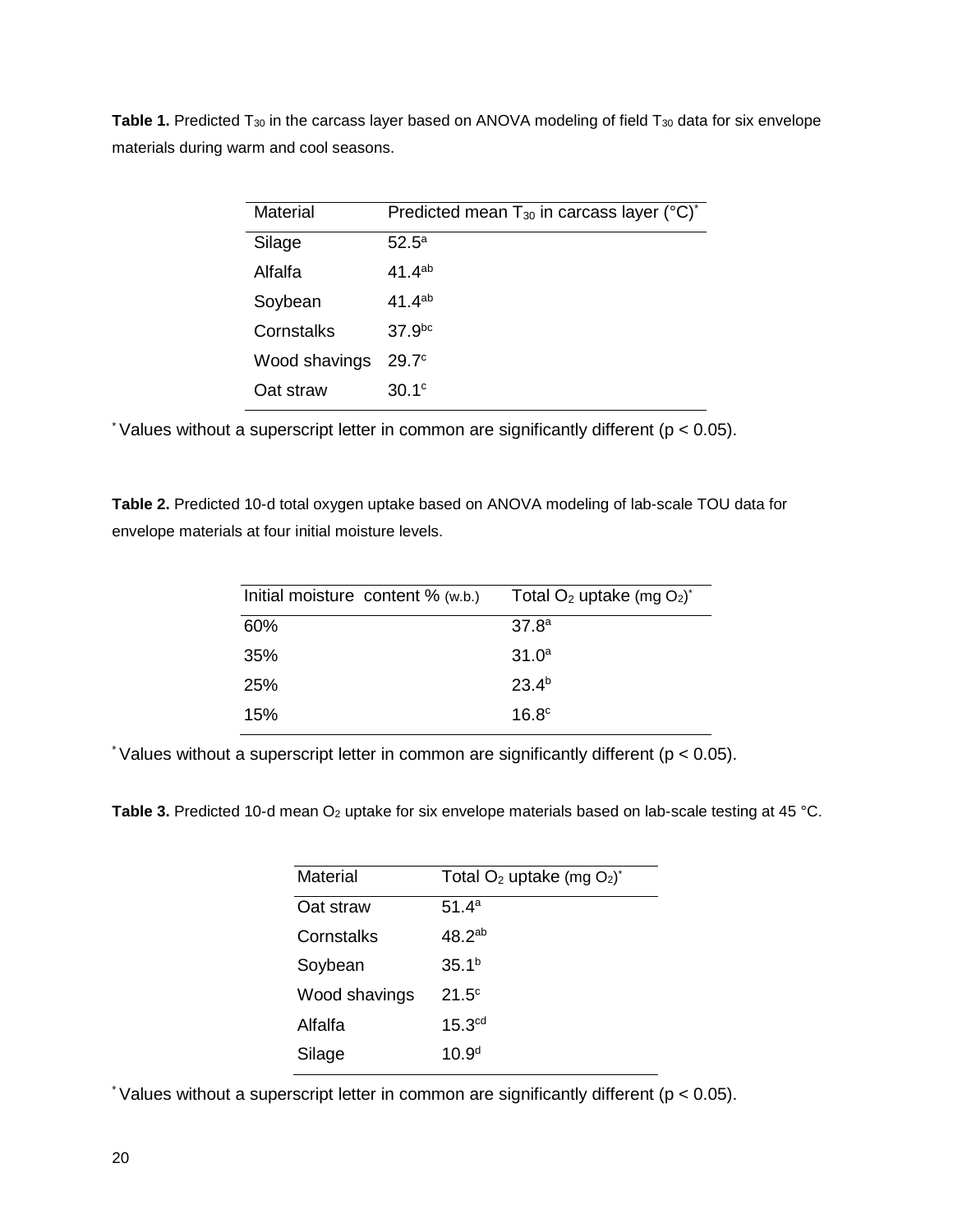**Table 4.** Success rate, by envelope material, for meeting USEPA Class A and B criteria for pathogen reduction in the carcass layer of all trials.

|               | Success rate (% of locations <sup>*</sup> |                   |  |  |
|---------------|-------------------------------------------|-------------------|--|--|
| Material      | monitored in carcass layer)"              |                   |  |  |
|               | Class A                                   | Class B           |  |  |
| Silage        | 85.2 <sup>a</sup>                         | 90.7 <sup>a</sup> |  |  |
| Oat straw     | $24.1^{\circ}$                            | 35.2 <sup>c</sup> |  |  |
| Cornstalks    | 48.1 <sup>b</sup>                         | $48.1^{bc}$       |  |  |
| Wood shavings | $22.2^{\circ}$                            | 33.3 <sup>c</sup> |  |  |
| Soybean       | 27.8 <sup>c</sup>                         | 57.4 <sup>b</sup> |  |  |
| Alfalfa       | 18.5 <sup>c</sup>                         | 44.4bc            |  |  |
|               |                                           |                   |  |  |

\* 54 total locations were monitored in the carcass layer of each envelope material (6 test bins per envelope material (3 warm season  $+3$  cool season)  $\times$  9 thermocouples in the layer)

 $*$  Within columns, values without a superscript letter in common are significantly different ( $p <$ 0.05).

**Table 5.** Mean 8-week carcass soft-tissue decomposition for all field trials, by envelope material.

| Material      | Mean soft tissue decomposition (%)* |
|---------------|-------------------------------------|
| Cornstalks    | 87.2 <sup>a</sup>                   |
| Soybean       | $85.4^{\circ}$                      |
| Oat straw     | 82.3ab                              |
| Wood shavings | 81.2 <sup>ab</sup>                  |
| Alfalfa       | $81.1^{ab}$                         |
| Silage        | 72.0 <sup>b</sup>                   |

\* Values without a superscript letter in common are significantly different ( $p < 0.05$ ).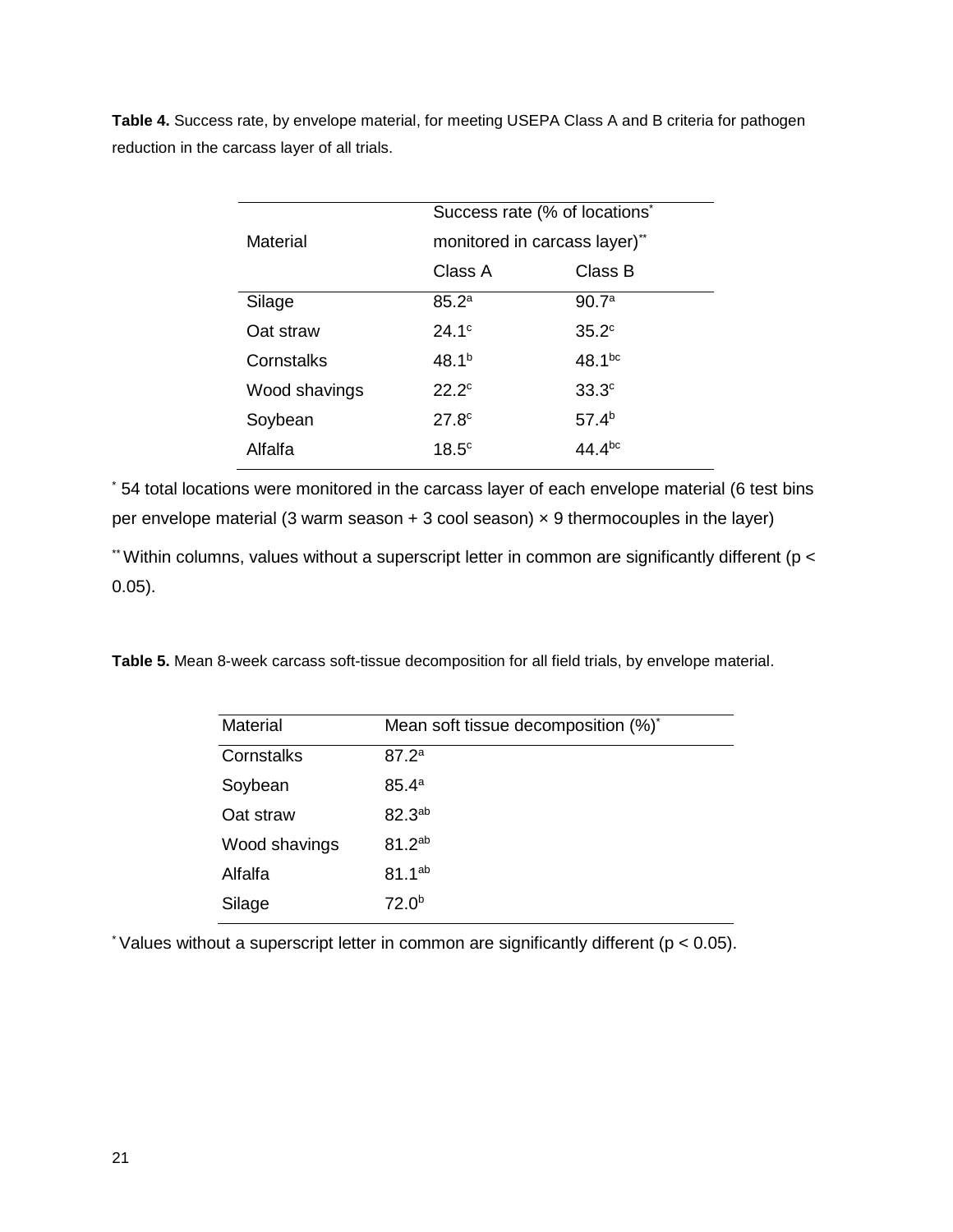**Table 6.** Predicted mean **a**nimal tissue decomposition based on ANOVA modeling of 10-d laboratory data, as functions of envelope material and initial moisture content.

| Compost envelope material*        |                   |                   |                   |                    |                       |                   |  |  |
|-----------------------------------|-------------------|-------------------|-------------------|--------------------|-----------------------|-------------------|--|--|
|                                   | Wood<br>shavings  | <b>Cornstalks</b> | Oat<br>straw      | Soybean<br>straw   | <b>Alfalfa</b><br>hay | <b>Silage</b>     |  |  |
| Predicted mean %<br>decomposition | 69.7 <sup>a</sup> | 69.3 <sup>a</sup> | 65.8 <sup>a</sup> | 64.9 <sup>ab</sup> | 55.7 <sup>bc</sup>    | 54.3 <sup>c</sup> |  |  |
| Initial moisture content (%)      |                   |                   |                   |                    |                       |                   |  |  |
|                                   | 35%               | 25%               | 15%<br>60%        |                    |                       |                   |  |  |
| Predicted mean %<br>decomposition | $66.5^{\circ}$    | 66.3 <sup>a</sup> |                   | 63.8 <sup>a</sup>  | $56.5^{b}$            |                   |  |  |

 $*$  Within rows, means with differing superscript letters are significantly different ( $p < 0.05$ ).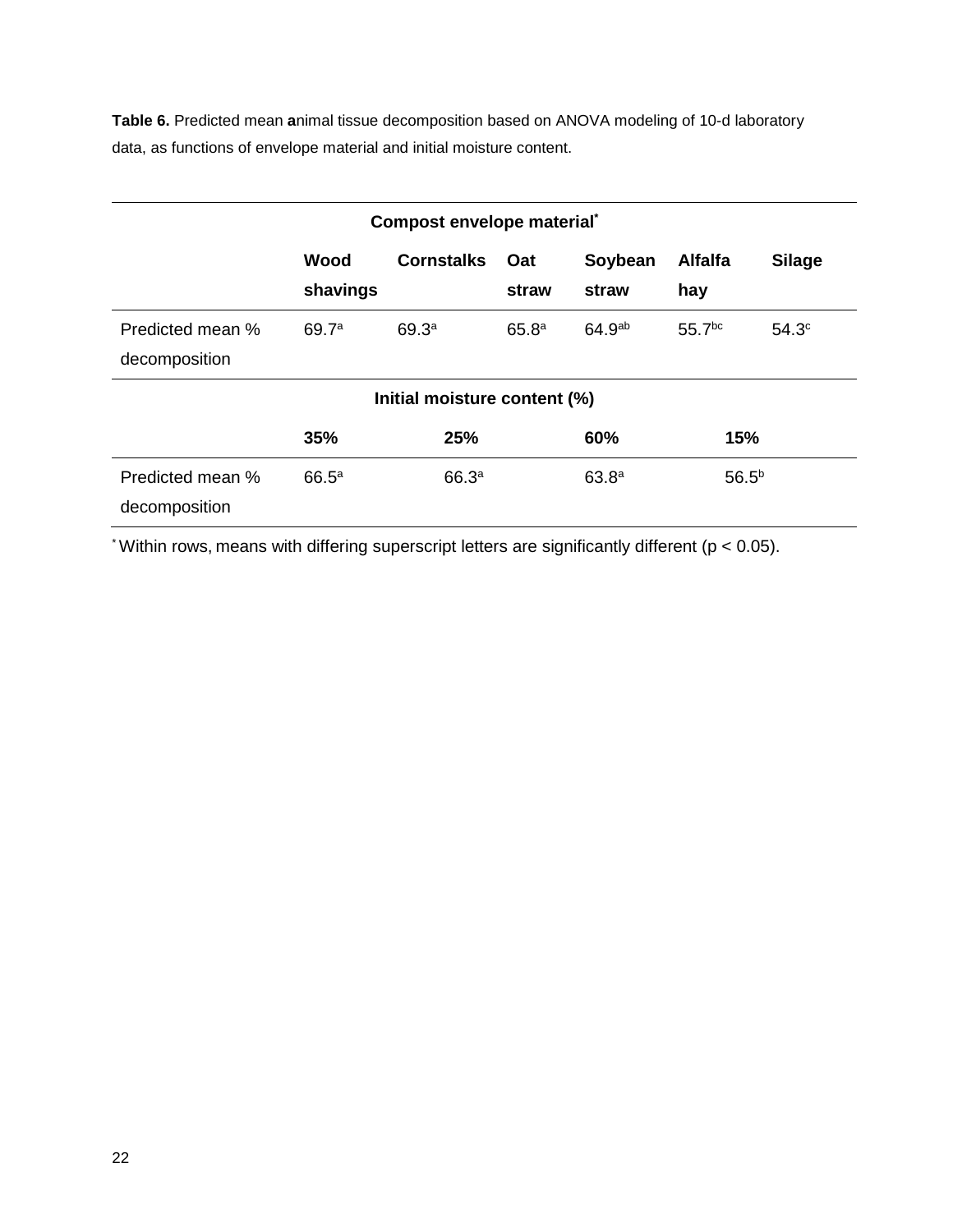

**Fig. 1.**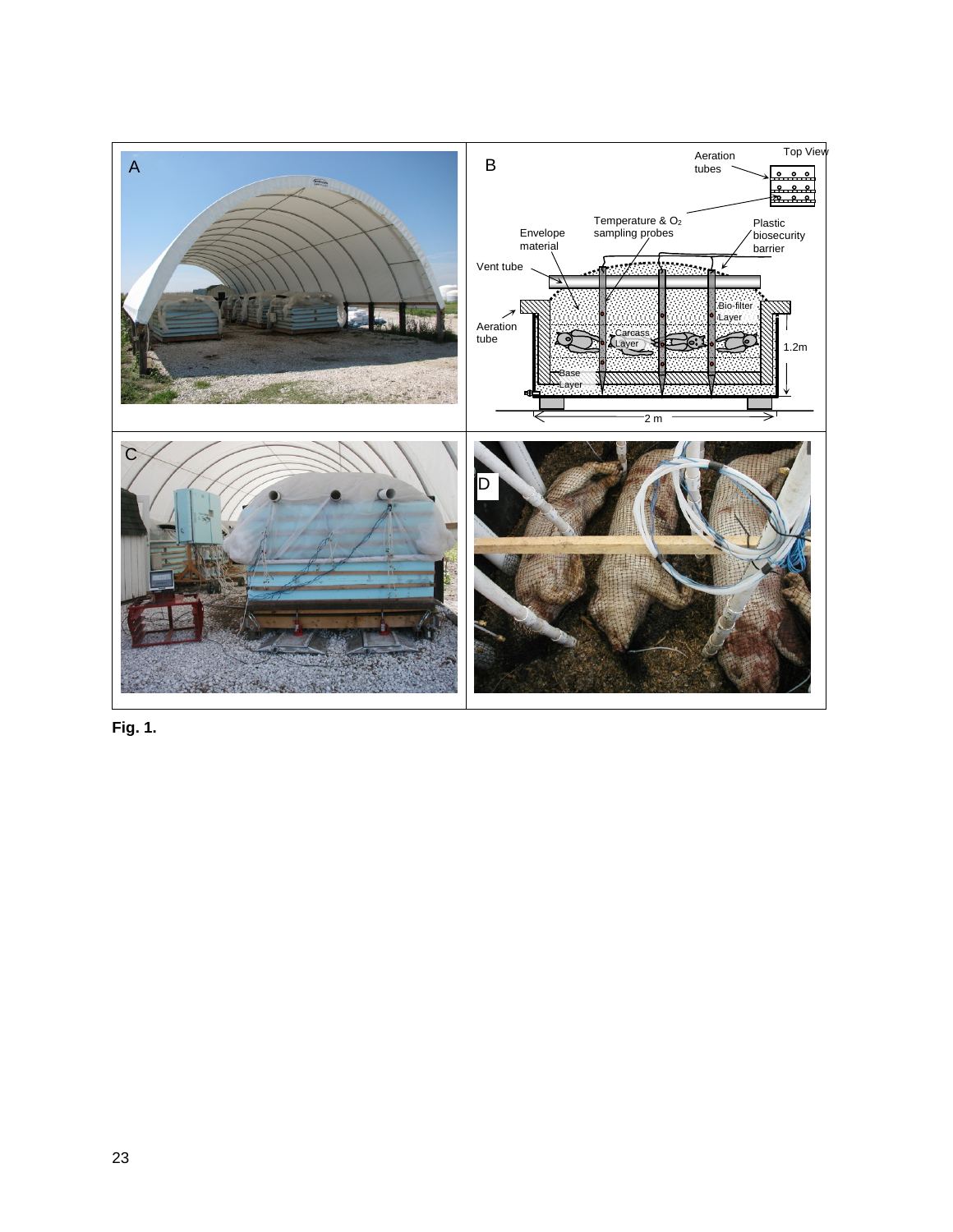

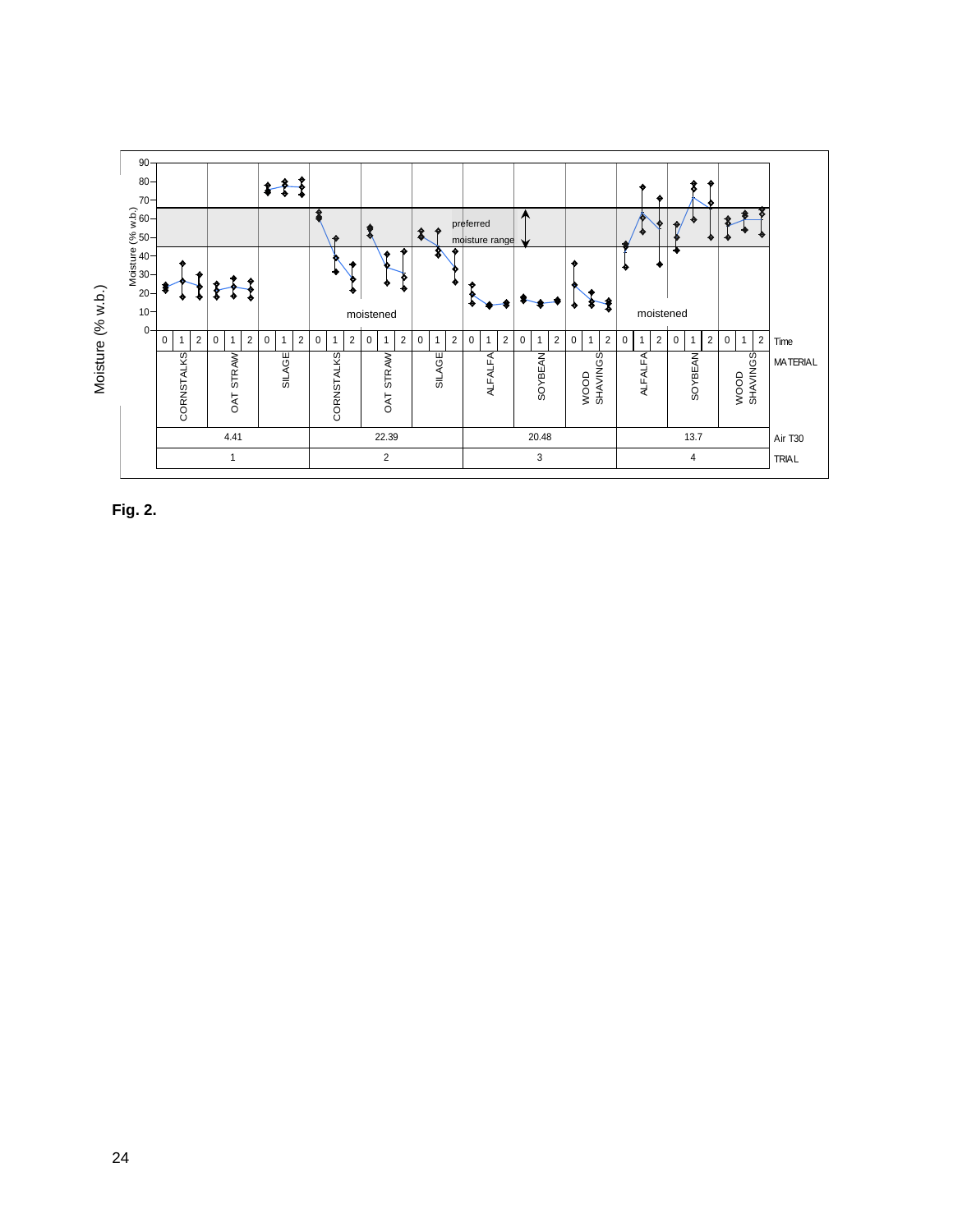

**Fig. 3.**